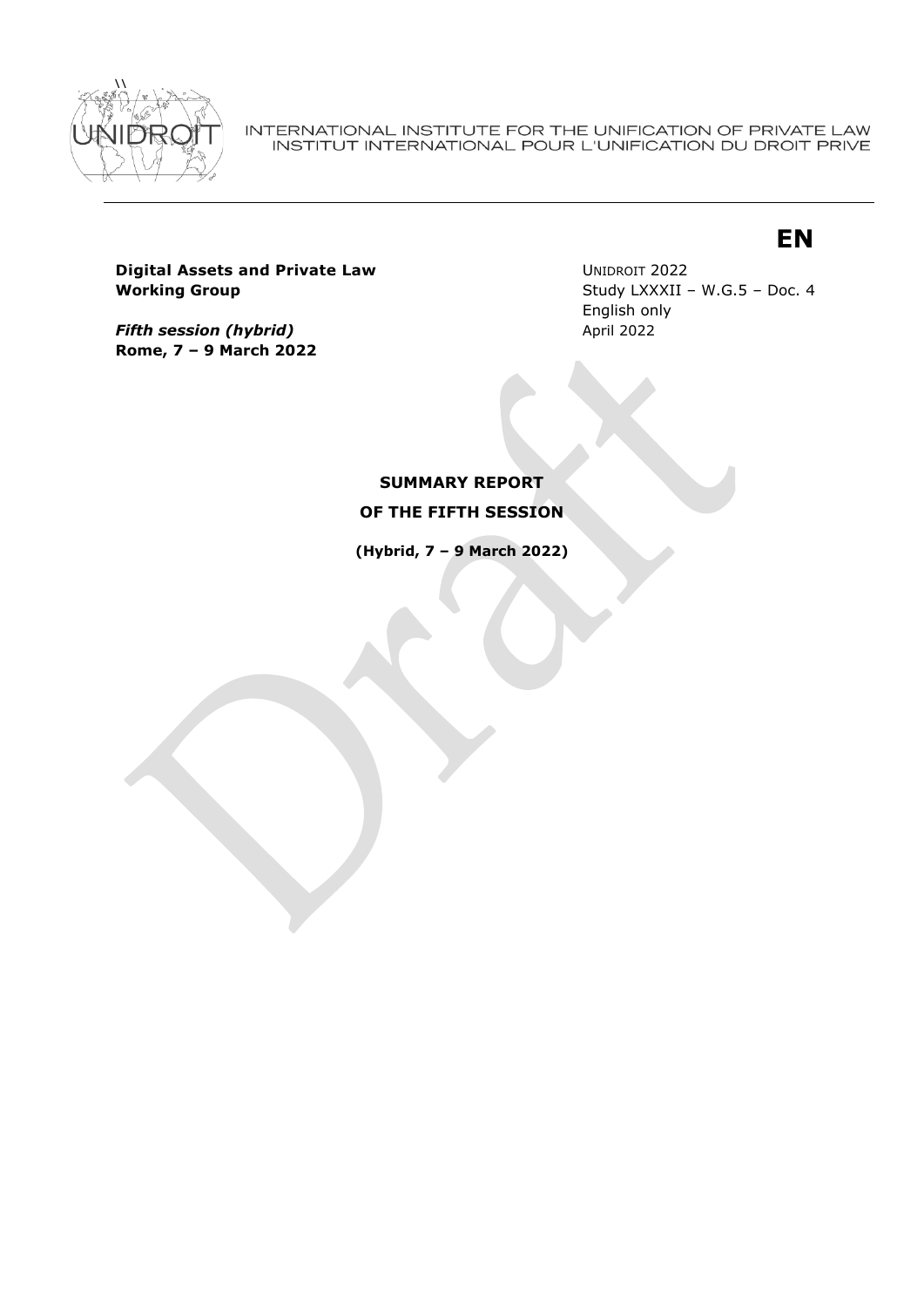### **TABLE OF CONTENTS**

| Item 1: | Opening of the session and welcome by the Chair of the Working Group<br>and the UNIDROIT Secretary-General | 3              |
|---------|------------------------------------------------------------------------------------------------------------|----------------|
| Item 2: | Adoption of the agenda of the meeting and organisation of the session                                      | 3              |
| Item 3: | <b>Consideration of substantive issues</b>                                                                 | 3              |
|         | <b>Section I: SCOPE AND DEFINITIONS</b>                                                                    | $\overline{4}$ |
|         | Principle 1: Scope                                                                                         | 4              |
|         | Principle 2: Definitions                                                                                   | 5              |
|         | Principle 3: General principles                                                                            | 6              |
|         | Principle 4: Digital Assets 'linked' to Other Assets                                                       | 7              |
|         | <b>Section II: PRIVATE INTERNATIONAL LAW</b>                                                               | 8              |
|         | Principle 5: Conflict of Laws                                                                              | 8              |
|         | <b>Section III: CONTROL</b>                                                                                | 11             |
|         | Principle 6: Definition of Control                                                                         | 11             |
|         | Principle 7: Identification of a Person in Control of a Digital Asset                                      | 11             |
|         | <b>Section IV: TRANSFER</b>                                                                                | 12             |
|         | Principle 8: Acquisition and Disposition of Digital Assets                                                 | 12             |
|         | Principle 9: Innocent Acquirer Rule                                                                        | 12             |
|         | Principle 10: Shelter principle                                                                            | 12             |
|         | Principle 11: Application of Innocent Acquirer Rules to a Custody Relationship                             | 13             |
|         | <b>Section V: CUSTODY</b>                                                                                  | 13             |
|         |                                                                                                            |                |
|         | Principles 12 - 15                                                                                         | 13             |
|         | <b>Section VI: SECURED TRANSACTIONS</b>                                                                    | 14             |
|         | <b>Section VII: ENFORCEMENT</b>                                                                            | 14             |
|         | <b>Section VIII: INSOLVENCY</b>                                                                            | 14             |
| Item 4: | <b>Organisation of future work</b>                                                                         | 14             |
| Item 5: | Any other business                                                                                         | 15             |
| Item 6: | <b>Closing of the session</b>                                                                              | 15             |
|         | <b>ANNEX I - Annotated Agenda</b>                                                                          | 16             |
|         | <b>ANNEX II - List of Participants</b>                                                                     | 17             |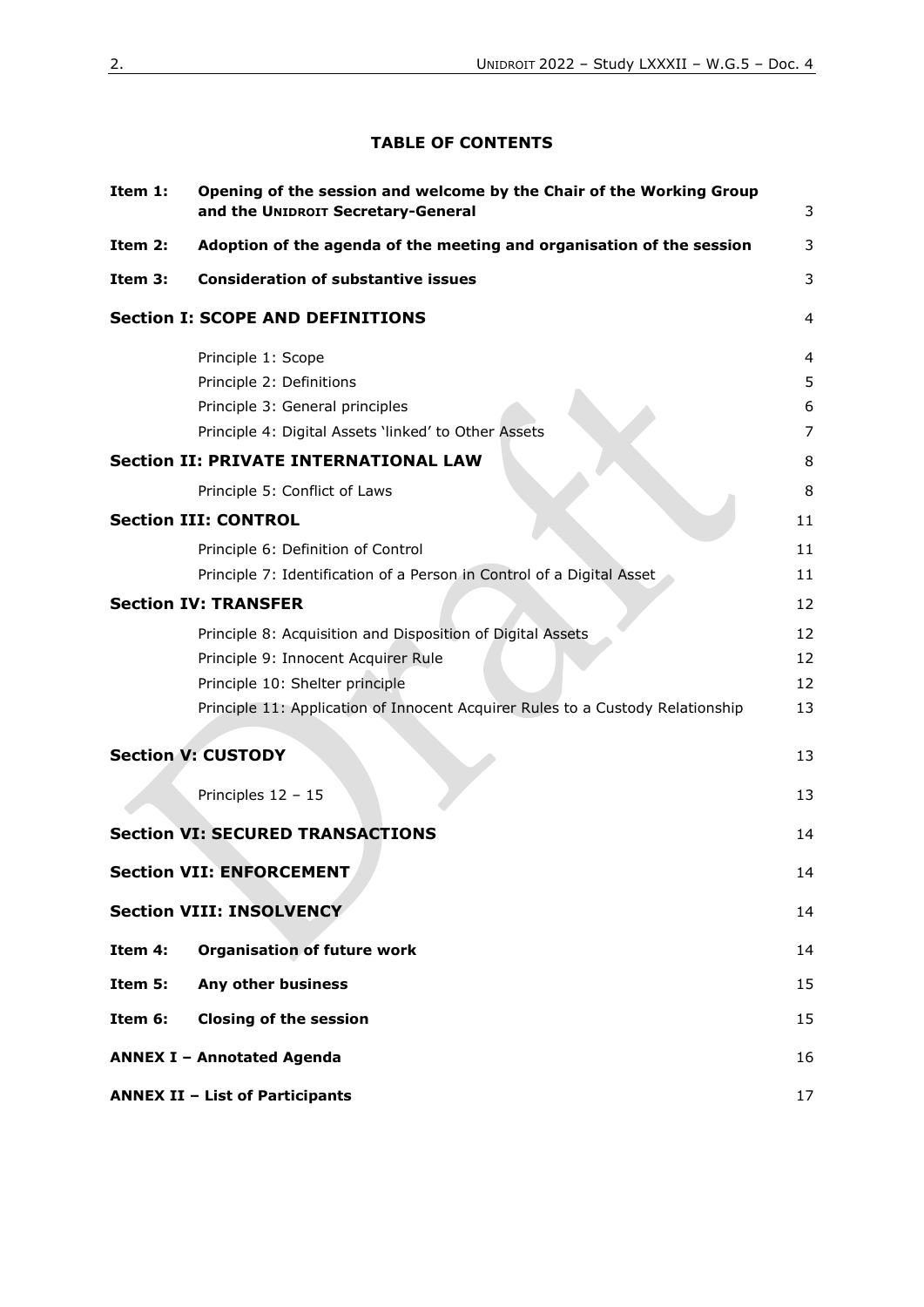1. The fifth session of the Digital Assets and Private Law (DAPL) Working Group ("Working Group" or "WG") to prepare the Principles and Legislative Guidance on Digital Assets and Private Law ("Principles") took place in a hybrid manner both in person and via videoconference between 7 and 9 March 2022. The Working Group was attended by 75 participants, comprising of (i) 15 Working Group Members, (ii) 49 observers from international, regional, and intergovernmental organisations, industry, government, and academia, and (iii) 11 members of the UNIDROIT Secretariat (the list of participants is available at Annex II).

#### <span id="page-2-0"></span>**Item 1: Opening of the session and welcome by the Chair of the Working Group and the UNIDROIT Secretary-General**

2. The *Chair* of the Working Group and Member of the UNIDROIT Governing Council *Hideki Kanda*  ("Chair") welcomed all participants to the fifth session.

3. The *Chair* declared the session open.

4. The *Secretary-General* highlighted the intense intersessional work carried out by the Drafting Committee ("DC") under the leadership of the Drafting Committee Chair ("DC Chair") Louise Gullifer and thanked the members for their commitment. He remarked that the result of the discussions at the Working Group's fifth session would be to present the first rough draft of the Principles to the Governing Council at its upcoming session in June 2022, after which it was envisaged that the Drafting Committee would continue its work.

5. The *Secretary-General* further noted that the Steering Committee on Digital Assets and Private Law ("Steering Committee" or "SC") - composed of representatives nominated by almost 30 States – was also expected to provide feedback on the draft of the Principles to the experts of this Working Group.

#### <span id="page-2-1"></span>**Item 2: Adoption of the agenda of the meeting and organisation of the session**

6. The Working Group adopted the draft Agenda as proposed (*UNIDROIT 2022 – [Study LXXXII](https://www.unidroit.org/wp-content/uploads/2022/03/W.G.5.-Doc.-1-Annotated-Agenda-Website.pdf) – [W.G.5](https://www.unidroit.org/wp-content/uploads/2022/03/W.G.5.-Doc.-1-Annotated-Agenda-Website.pdf) – Doc. 1*, available at Annex I).

#### <span id="page-2-2"></span>**Item 3: Consideration of substantive issues**

**a) Master Copy of the Black Letter Principles (Comparison) (Study LXXXII – W.G.5 – Doc. 2)**

#### **b) Master Copy of the Introduction, Principles, and Commentary (with Questions) (Study LXXXII – W.G.5 – Doc. 3)**

7. The *Chair* expressed thanks to the Drafting Committee members and to the *DC Chair Louise Gullifer* and invited her to present the DC's work which was carried out over four sessions held in January and February 2022.

8. The *DC Chair Louise Gullifer* provided a general overview of the DC's work. In terms of changes to the structure of the Principles, she noted that the conflict of laws section had been moved up to the beginning (now Section II), and that several principles had been split into new principles.

9. In addition, a number of principles considered to be of a broader relevance were shifted to Principle 3, now called General Principles. She also noted the addition of two entirely new principles: Principle 4 on "linked assets" and Principle 5 on conflict of laws.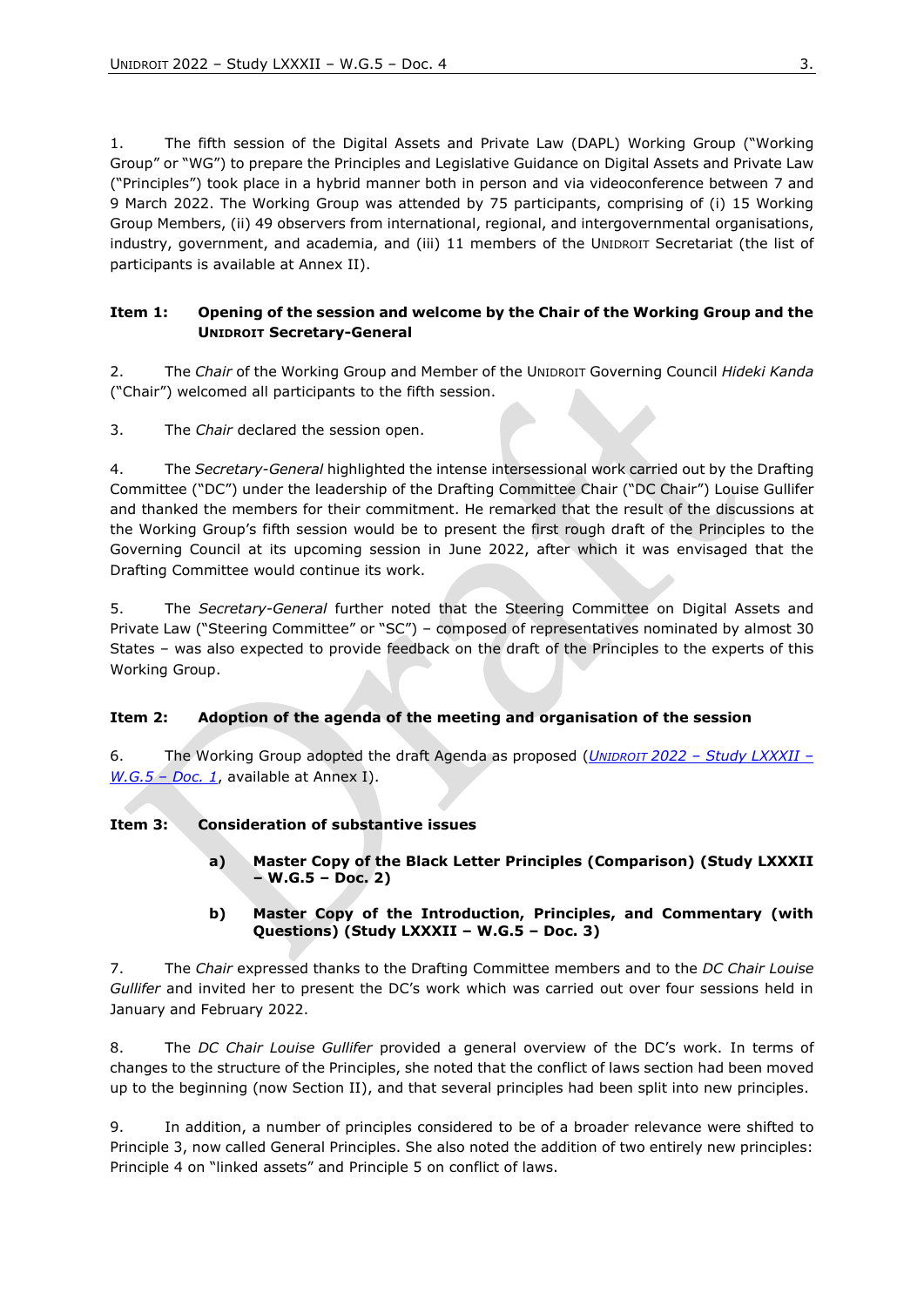10. With regard to existing principles, she noted that a number of them were redrafted in order to reflect the decisions made by the Working Group at the previous session, and also to achieve a more consistent style overall.

11. In terms of the commentary, she noted there were few changes made to what was already drafted by the time of the last Working Group session, with the major exceptions of new commentary to Principle 1 and Principle 3, and an entirely new Principle 4. She noted the addition of crossreferencing in the Commentary to bring it in line with the structure and references in the new document.

12. The *DC Chair* noted that this version of the Master Copy of the Principles and Commentary was still a work in progress, and she suggested that it would be more productive for the Working Group to focus on a discussion of substantive points, rather than editorial and formatting aspects of the document.

## **INTRODUCTION**

13. The *DC Chair Louise Gullifer* presented the draft Introduction, emphasising that it was still in draft form and may be extended upon, subject to any objections from the WG. Comments from the WG were invited, in particular, regarding whether any additional key points ought to be included, or whether any points included ought to be left out.

14. The *DC member and representative of the ALI* who drafted the Introduction noted that it was designed to be a guiding overview to contextualise the document, provide a rationale behind the Principles, and the scope thereof.

15. The *Chair* noted that there was a consensus in the Working Group regarding the inclusion of the Introduction.

16. *Sub-Group 3 Chair Marek Dubovec* suggested that a sentence could be included in the Introduction regarding the relationship between law covering these Principles and regulation, but not about the relationship between the Principles and general law, as that was complicated.

# <span id="page-3-0"></span>**Section I: SCOPE AND DEFINITIONS**

#### <span id="page-3-1"></span>**PRINCIPLE 1: SCOPE**

17. The *representative of the ALI* commented that the words in square brackets, namely Scope "of the principles" and "transactions in" should remain, as the use of "transactions in" emphasised that the guide was focused on core transactions in commerce and not a general law on digital assets for all purposes.

18. *Sub-Group Co-Chair Matthias Haentjens* pointed out that the Principles also covered static situations (e.g. custody).

19. The *Drafting Committee Chair* emphasised that the most important words were "private law relating to" and to that end, it did not matter whether the scope was placed after Principle 2 or not.

20. The *Chair* remarked that while it may be logical that Principle 2 should come first from a readability perspective, the current formulation made sense from a drafting perspective.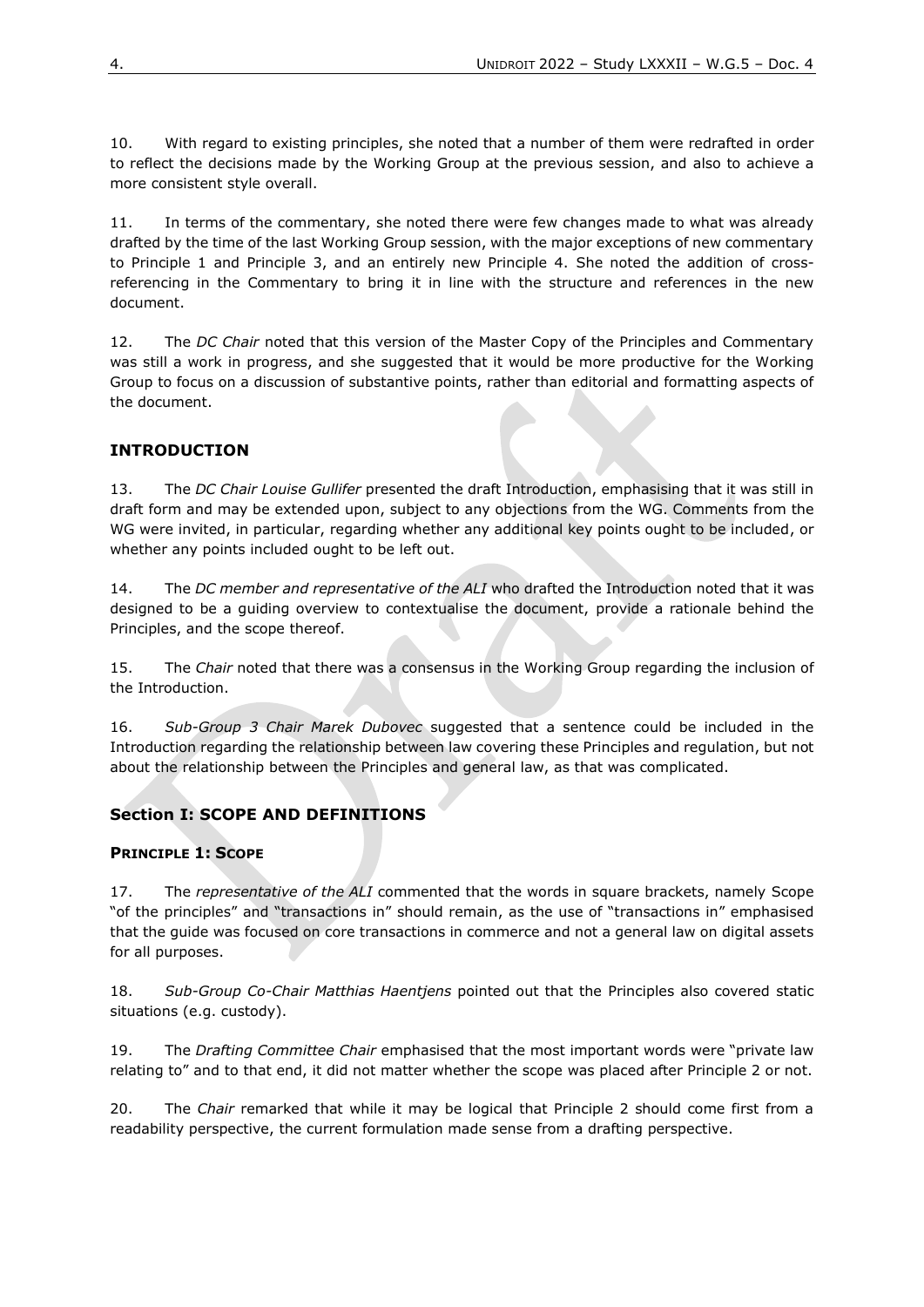#### <span id="page-4-0"></span>**PRINCIPLE 2: DEFINITIONS**

21. The *Drafting Committee Chair Louise Gullifer* presented Principle 2 and invited feedback on whether the defined term "digital asset" should be amended to "controllable digital asset". She further specified that while the latter may be a clearer definition (i.e. that these Principles do not relate to anything that could be described as a digital asset but to a digital asset which is capable of being subject to control), it may undermine the overall readability of the document.

22. The *DC Chair* then invited comments as to whether any other terms should be defined in the document (**Question 6 –** What other key terms ought to be defined in this principle, e.g. custody, transfer, fungibility, etc.?)

23. *Sub-Group 2 Co-Chair Chuck Mooney* raised the idea of whether the term "digital asset" should be changed to one of the following: "covered asset", "relevant asset", "qualifying asset" or "modifiable asset" in order to better signal the type of assets covered by the Principles.

24. Several *WG members* argued against any drafting deviation from the term "digital asset" on the basis of the following points: first, the average reader was likely to understand what was meant by a "digital asset", a term which has largely overtaken the previously used term "crypto assets"; and second, retaining the term "digital asset" would facilitate UNIDROIT's ability to market the Principles to jurisdictions and increase the likelihood of States adopting the Principles.

25. A *member of the Secretariat* further commented that the concept of control was already included in the definition of "digital asset", and it was therefore redundant to amend the definition to "controllable digital assets".

26. The *Chair* concluded that the Working Group members were in favour of removing the word "controllable".

27. A *representative of the ELI* remarked that Principle 2(3) regarding the definition of "Digital Assets Law" as meaning "any part of a State's law relating to digital assets which fell within the scope of these principles" may overlap with other Principles such as Principle 4(1) which specified that the legal effect of digital assets 'linked' to other assets was a matter for "the law".

28. The *DC Chair* clarified that the goal was to delineate between the State's law that came from the Principles and the State's law that did not as a technique of definition to delineate the scope of the Principles.

29. Several *WG members* remarked that the commentary should further explain the relationship between Principles 2(3) and 4(1) to show there is no overlap nor contradiction. *Sub-Group 2 Co-Chair Chuck Mooney* suggested that concrete examples could be provided in the commentary to illustrate the delineation.

30. The *DC Chair* remarked that Principle 2(3) and (4) referred to the scope of the Principles within a State's law. She welcomed the WG's views on whether the Principles needed to define "the law other than digital assets law" (i.e. the part of the State's law that was not digital assets law). She noted that the phrase was used within some of the Principles, for example, in Principle 3(3).

31. The Working Group discussed the necessity for further elaborating on the terms "digital assets law", "other law", and "law other than digital assets law".

32. The *representative of the ALI* encouraged the Working Group to consider whether the term "digital assets law" could be changed to "Principles law". Both the *DC Chair* and *other WG members*  expressed an interest in further exploring the mechanics of the proposed amendment.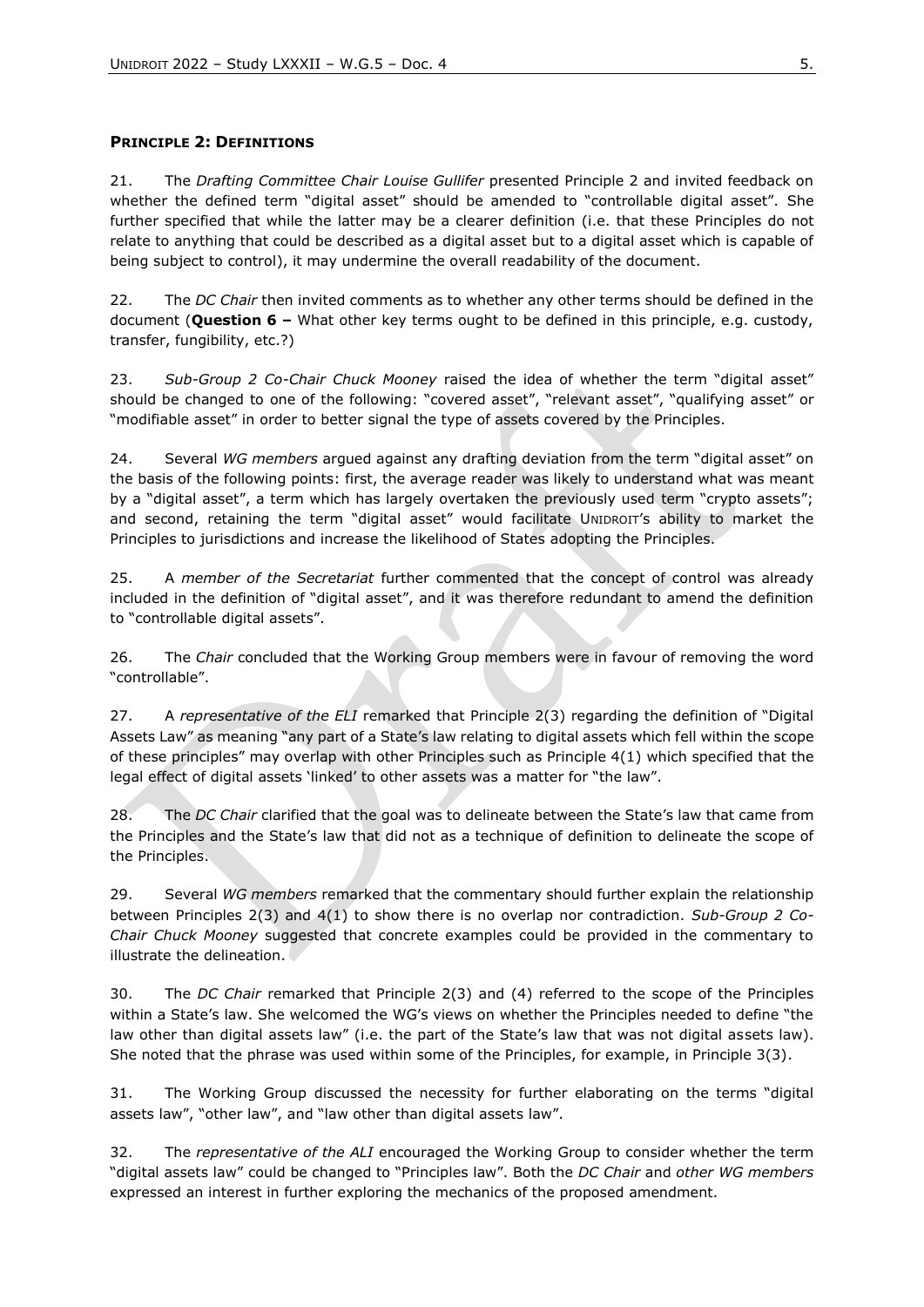33. The *Chair* thanked the WG for their comments, concluding that the Drafting Committee would consider them when considering any further changes to Principle 2.

34. The *Chair* invited comments with regard to **Question 6** in the Master Copy as to what other key terms need to be defined (e.g. custody, transfer).

35. The *DC Chair* invited the Working Group to provide feedback regarding any terms which they deemed to be imprecise or lacking clarity, and whether they thought the term ought to be defined or further explained in the commentary, perhaps with illustrations. In particular, she encouraged feedback from the technology experts with regard to technological terms or terms that concerned a factual situation rather than being legal terms.

36. The Working Group discussed the key concept of control and whether it merited its own definition in Principle 2, in addition to Principle 6: Definition of Control.

37. The *representative of the ALI* suggested that Principle 2 could include a short section containing cross-references to other Principles that contained definitions. There could be a sub-para (5) indicating "other terms are defined as follows", with appropriate cross-references (e.g. control is defined in Principle 6). In this manner, Principle 2 would operate as an intermediary to point out where other key terms were defined. The *DC Chair* welcomed this proposal.

38. The WG agreed to add cross-referencing from Principle 2 to other parts of the draft Principles containing definitions (e.g. Principle 6 on Control, Section V: Custody, etc.)

#### <span id="page-5-0"></span>**PRINCIPLE 3: GENERAL PRINCIPLES**

39. The *Drafting Committee Chair Louise Gullifer* presented Principle 3. She specified that 3(1) was very important as it underpinned all other Principles. Principle 3(2) was aimed at making it clear that proprietary rights meant whatever equivalent definitions of the same meaning existed in other various legal cultures. Principle 3(3) aimed at clarifying that these Principles did not deal with every single proprietary aspect of control and transfer, and noted that the list from (a) to (g) was not an exclusive list, but was merely indicative.

40. The *DC Chair* remarked that Principle 3(3) concerned the interaction between digital assets law and Principles law and the rest of the legal system, and she queried whether more was required in the commentary. She further noted this was also mentioned in section two of the introduction. The *DC Chair* queried whether more commentary and guidance were required for this Principle.

41. *Sub-Group 2 Co-Chair Matthias Haentjens* drew attention to **Question 9** which queried to what extent jurisdictions should specify which of the general principles or to what extent general principles would apply to digital assets as defined in the Principles. *(Does the Working Group agree with the commentary to Principle 2(4) and Principle 3(1) indicating that the law should specify which, if any, of the existing rules or standards of general application govern proprietary rights relating to digital assets?)* 

42. *The representative of the ALI* proposed a concise generic statement that dealt with the interaction between the Principles and digital assets law in different jurisdictions. It was further suggested that this generic statement should be expressed as an operative Principle (perhaps using words similar to those used in the US Uniform Laws such as "to the extent displaced by this law"), which would then be supplemented with supporting commentary.

43. *The WG agreed it should be made explicit where the "Principles Law" took precedence over the "other Law" and where that "other Law" derogated from these Principles.*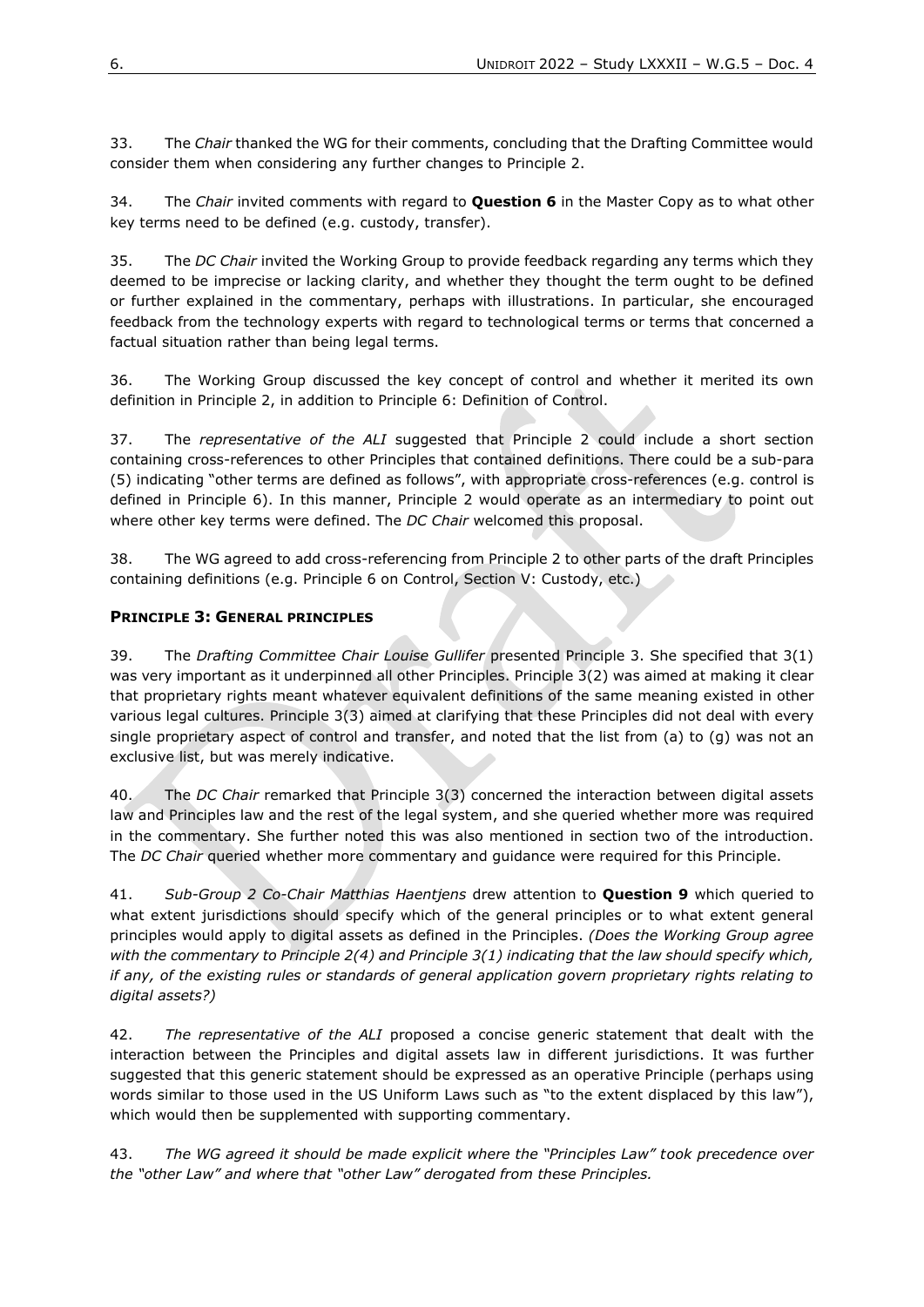44. *Sub-Group 4 Co-Chair Elisabeth Noble* queried whether Principle 4 ought to become Principle 3(4) to retain consistency in terms of overall structure. The *DC Chair* acknowledged this point and noted that the reason for potentially retaining Principle 4 as a separate Principle was because it contained a considerable amount of commentary providing examples of linked assets.

45. A *representative of UNCITRAL* queried whether Principle 3(3) was not also touching upon the question of scope, which would ordinarily say something along the lines of "these Principles do not do this", or "nothing in these Principles affects", etc. The Working Group discussed a possible rearrangement of Principle 3(3) into Principle 1 to reflect it being a scope provision.

46. The WG discussed the list provided at Principle 3(3) and whether the list was exhaustive or not. It was clarified that the list of not covered issues in Principle 3(3) was non-exhaustive but gave guidance to the audience on the matters not covered by these Principles.

47. *Sub-Group 3 Chair Marek Dubovec* remarked that the commentary could be amended to suggest a State might want to specify which general rules did not apply to DAs (rather than list all the rules which did).

#### <span id="page-6-0"></span>**PRINCIPLE 4: DIGITAL ASSETS 'LINKED' TO OTHER ASSETS**

48. *Sub-Group 4 Co-Chair Elisabeth Noble* presented the newly drafted Principle 4. She noted that it referred to "digital assets linked to other assets", instead of the shorter "linked digital assets" or similar. The reason was because what were promoted as "linked assets" may in fact for all purposes under the law not be a linked asset. Hence the longer formulation to achieve greater neutrality.

49. Principle 4(1) provided that a legal effect will depend from case to case, and the issue of proprietary rights in the other assets was a matter to be determined in accordance with the law applicable to that asset, being the State's law. Principle 4(1) confirmed that the Principles cannot determine whether or not there was a proprietary effect achieved in practice because this varied from case to case and had to be determined in accordance with the law applicable to that asset.

50. Regarding the language to reflect the fact that the link may be encoded in the digital asset itself or may be established via other means such as system protocols or other supporting documentation, such as white papers, she welcomed the WG's views on how to describe potential sources of the link.

51. Regarding the language "appear to confer a right to another asset", she explained that whether or not there was indeed a right to another asset had to be determined, taking account of the facts and, ultimately, the law of the State. She welcomed the WG's input regarding how best to formulate the tail end of para. 1 to enhance clarity while also taking account of the definitions in Principle 2.

52. Regarding Principle 4(2), the State's law specified the requirements to be met, including as regards the form and content of the information to be provided for any legal effect to occur. She also noted the alternative formulation for discussion.

53. She further explained that the reason for including Principle 4(2) was to address a very real problem in the market that in many cases there was an insufficient evidentiary basis to determine the intentions of the parties. Accordingly, it was deemed to be helpful to include an express signal in the Principle that it would be helpful for States to include something in the law to specify what requirements were to be met in order for a legal effect to occur.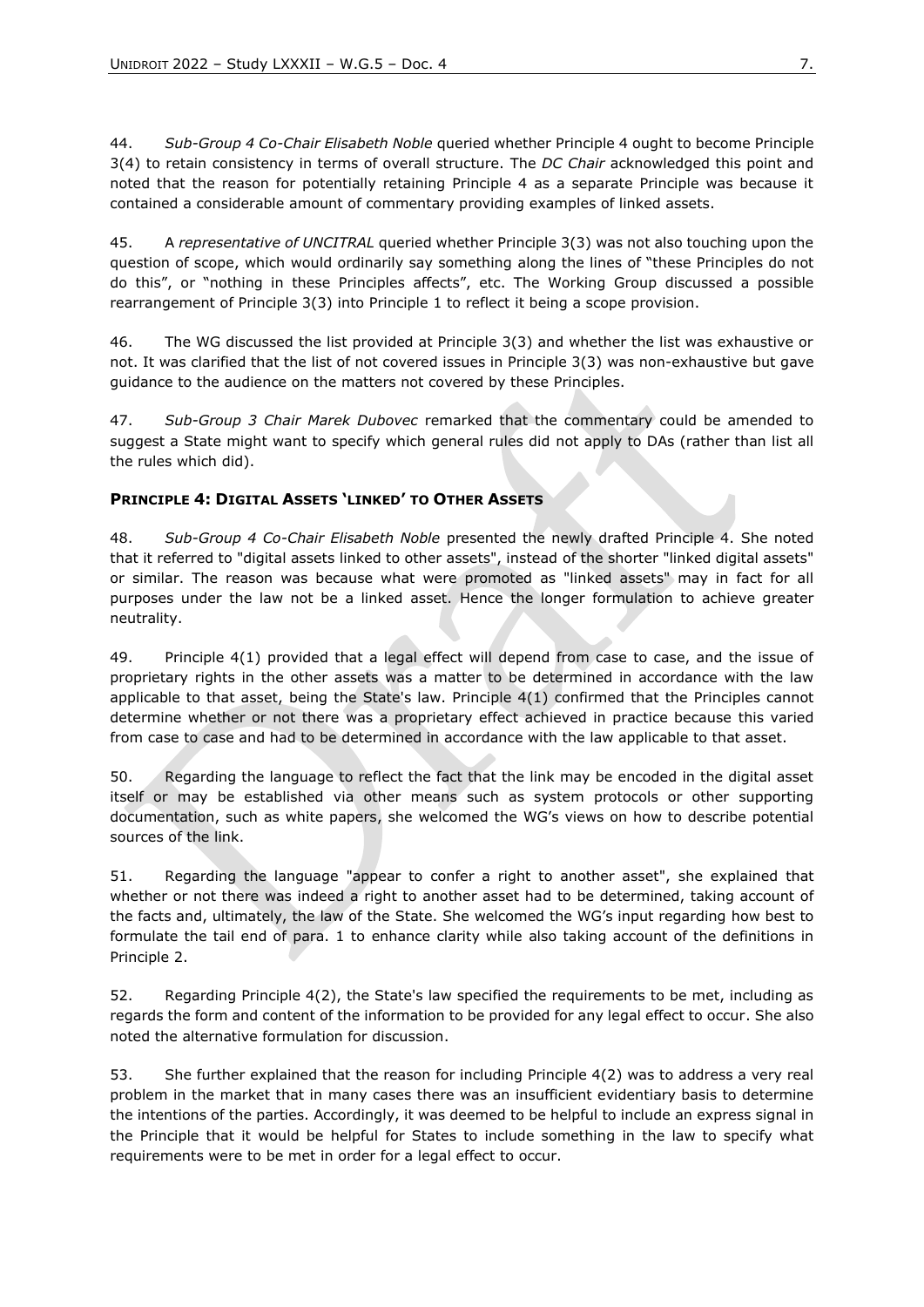54. The *Chair* invited comments on how the Principle dealt with potential sources of the link, system protocol and other documentation.

55. A *member of the Secretariat* queried whether the following phrase ought to be included: "contractual right against the issuer", and if so, whether a distinction should be drawn between deposits and digital assets. He pointed to the examples of Tether and stablecoins which were not linked to the other asset but which gave the holder contractual rights and therefore it could be considered that these assets were not covered by Principle 4(1).

56. *Working Group Members* were broadly in agreement that the underlying policy intention of the Principle had merit. *The representative of the UCC* queried whether the current formulation of Principle 4 may be overly complicated. He proposed a simpler formulation, along the lines of: "a digital asset cannot give a right to another asset unless".

57. *Sub-Group 2 Co-Chair Chuck Mooney, Jr.* noted that the commentary could indicate that a State might want to include a regulatory requirement about information to be disclosed regarding the source of the link but discouraged including any additional specification of what the State's law ought to do to provide a legal effect.

58. *Sub-Group 4 Co-Chair Philipp Paech* suggested that the Principle should retain its current structure, emphasising the importance of retaining the substance of sub-paragraph 2.

59. The *DC Chair* confirmed that the Principle was intended to deal with tangible and intangible assets in response to a query from a *member of the Secretariat*.

60. An *expert observer* drew a distinction between two kinds of linked assets (those on the blockchain versus those off the blockchain) He cited the example where the initial purchase of the digital asset also confirmed the right to an underlying asset, but the purchaser can transfer the token independently of the underlying right, versus those tokens where whoever owned the token or held a token had a link to the underlying off-chain right. He queried whether illustration 4 captured that distinction.

61. *Sub-Group 4 Co-Chair Philipp Paech* remarked that this was reminiscent of the discussion underlying the Geneva Securities Convention, which was why the initial language used in paragraph 1 was "purports" to link to something.

62. The *Chair* captured the Working Group's consensus, noting that there were no substantive disagreements, and that it was a matter for further drafting to clearly reflect the underlying policy intention behind the Principle.

# <span id="page-7-0"></span>**Section II: PRIVATE INTERNATIONAL LAW**

#### <span id="page-7-1"></span>**PRINCIPLE 5: CONFLICT OF LAWS**

63. *Sub-Group 4 Co-Chair Philipp Paech* gave a general overview of Principle 5, emphasising its applicability to cross-jurisdictional disputes.

64. The *Chair* invited the WG to provide their comments on Principle 5(1)(a). The WG discussed whether proprietary questions in respect of DAs, in particular their acquisition and disposition, should always be determined as a matter of the law [of a State].

65. *Sub-Group 2 Co-Chair Chuck Mooney, Jr* invited the WG to consider removing the brackets "[of a State]". *Other WG members* expressed concern that changes to the drafting of this section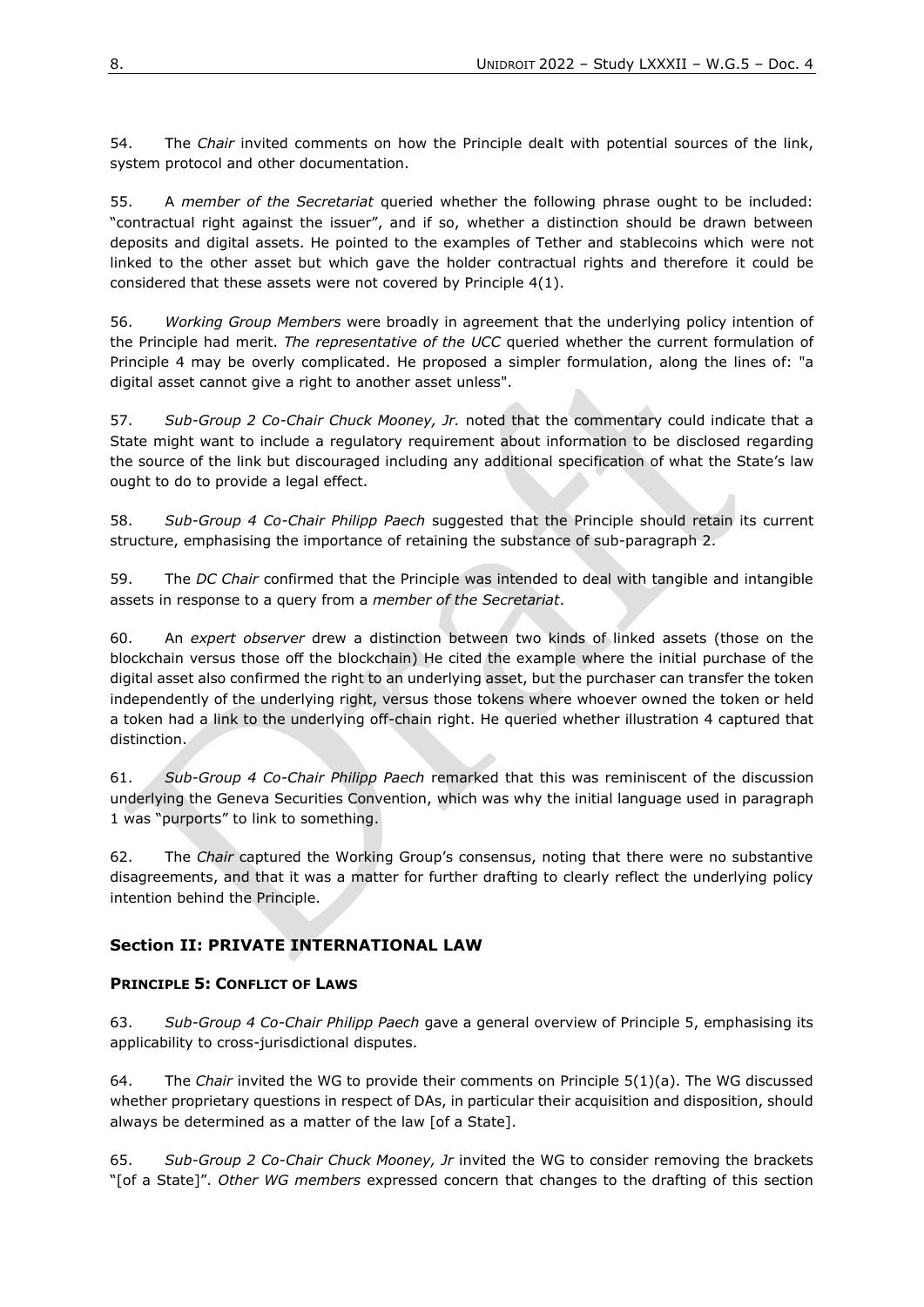could reinforce the perception that the DA community did not believe that the law applied to digital assets.

66. Further, the experts discussed the scope of Principle 5 and the possibility that it went beyond the reach of the Principles.

67. *Working Group Members* also raised queries regarding the following points:

- (a) the expression in Principle  $5(2)(a)$  "all digital assets of the same description";
- (b) the timing of choice of applicable law referred to in Principle  $5(2)(b)$ ; and
- (c) persons making a choice of law.

68. In particular, the experts queried how to address those situations where there was no clear issuer of a DA in question or a network operator, or the location of the network was impossible to identify.

69. *Working Group Members* expressed concern that the second sentence in 5(2)(b) "should take measures incentivising such choice" was too vague, adding that there was no sanction if the issuer had not taken measures.

70. *Sub-Group 2 Co-Chair Matthias Haentjens* suggested that this could be moved to the commentary.

71. The WG had an extensive discussion on the waterfall structure of Principle 5(2). *WG members* made comments as to the following:

- (a) The diverse types of DAs falling within the scope of the choice of law provisions, particularly NFTs and decentralised platforms;
- (b) Interoperability issues re: Ethereum, Solana, wrapped Bitcoin and others;
- (c) Connecting factors relevant for DAs, particularly, the network's operator, the issuer, the custodian; and
- (d) The final fall-back provision if the previous sequence did not suffice for the choice of law.

72. *Sub-Group 4 Co-Chair Philipp Paech* presented Principle 5(3).

73. The *Chair* invited any further comments or queries in relation to Principle 5(3) to be forwarded to the *DC Chair* and the Secretariat.

74. The *Chair* suggested that an ad-hoc Zoom based workshop be organised and held before the next Working Group session to finalise Principle 5 on Conflict of Laws.

#### **Redrafting of Principle 5**

75. A *member of the Drafting Committee* presented the latest amendments to Principle 5, which were redrafted by the Drafting Committee after the first day of the Working Group's fifth session.

76. *WG members* presented their concerns on the re-drafted waterfall's connecting factors, commenting that they may not reflect current market practices.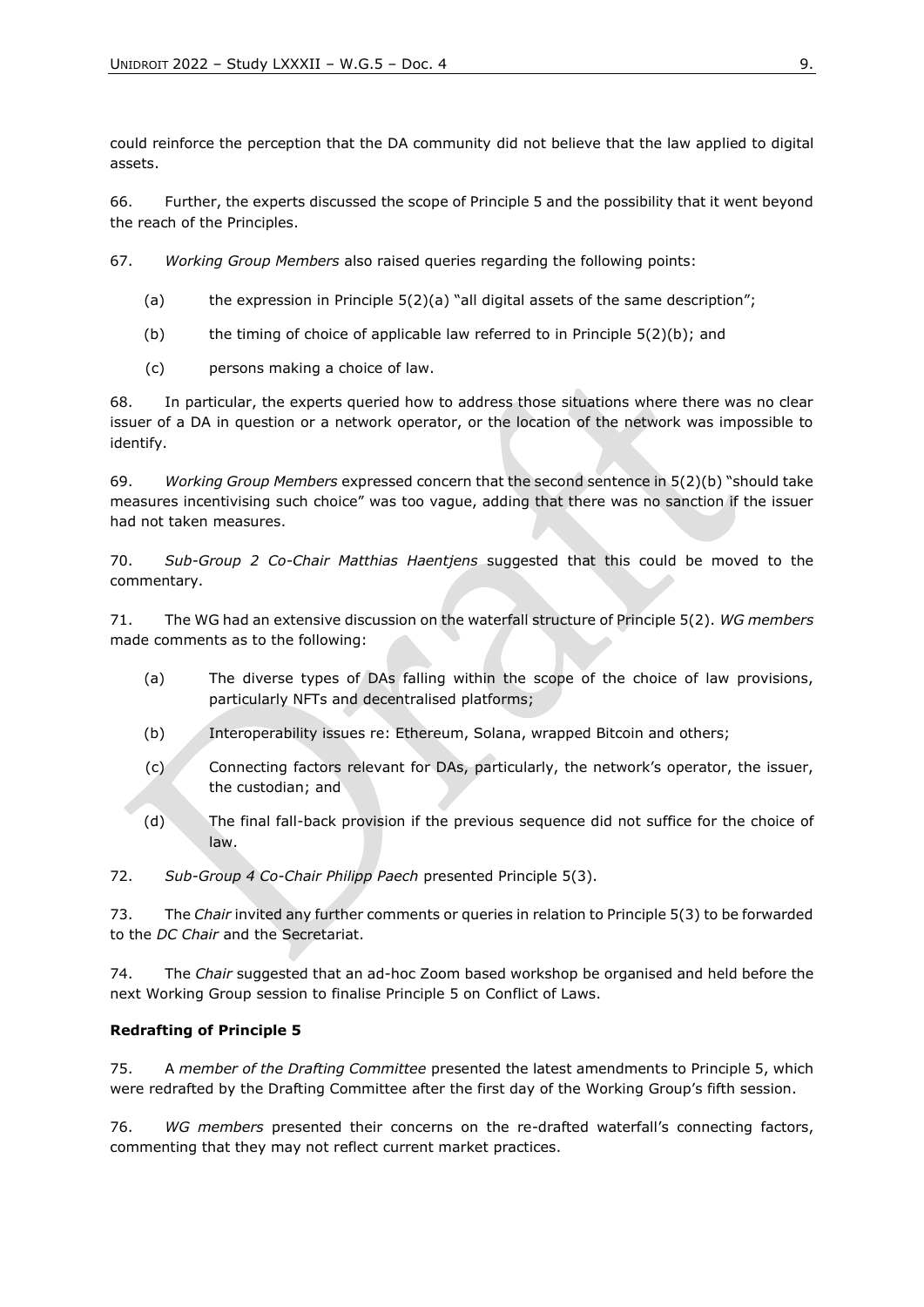77. The *Secretary-General* commented that Principle 5(10) read like commentary rather than a Principle and invited the Working Group to express its views on whether this sub-section should be included as commentary.

78. The *Chair* invited comments from the Working Group in relation to Principle 5 amendments.

79. An *expert* queried why this hierarchy had been chosen as it may not reflect current market practices.

80. A *member of the Drafting Committee* referred the WG to the ultimate fall-back rule.

81. A *number of experts* cautioned against making any Principles that were pegged to any specific network or location.

82. The *Chair* suggested that the WG should review basic concepts relating to Principle 5 in order to reach consensus as to the redrafting of the Principle.

83. A presentation was given on Principle 5 by *Sub-Group 4 Co-Chair Philipp Paech* emphasising that the overriding policy goals of this Principle should be to: (1) provide legal certainty to parties involved in cross-jurisdictional transactions; and (2) keep one law applicable to all aspects of the property of digital assets of the same issue.

84. The Working Group agreed on the overall waterfall structure of the Principle but raised concerns regarding the following:

- (a) Connecting factors as relating to location, and any possible alternatives to location in the context of DLT operation;
- (b) Scoping of the Conflict of Laws Principle, particularly its interaction with other law governing insolvency;
- (c) The coverage of different types of digital assets by these Principles (i.e. would certain assets be excluded by these Principles);
- (d) How issuers could be incentivised to make a choice of law for digital assets of the same issue;
- (e) The inclusion of the choice of applicable law in the code of the digital assets as was mentioned in paragraph 5(2)(c) of the previous draft; and
- (f) Whether the sequence of the waterfall structure should be reversed or rearranged.

85. Using the example of MakerDAO, a *WG expert* remarked that 50-75% of DAs would reach the bottom of the waterfall without clear guidance as to the applicable law. Further, many industry participants would not understand what was meant by the terminology of 'system' and 'operator'.

86. In response, *another expert* clarified that many digital assets such as CDC (Crypto.com) included an issuer and would therefore be able to find an applicable law using the waterfall structure.

87. The Working Group discussed potential solutions to the bottom of the waterfall structure such as the Principles themselves or some other law of a State based on those Principles.

88. Several *Working Group* members agreed that while there was no perfect solution, they encouraged the Drafting Committee to be more ambitious when exploring creative solutions to address the various issues raised.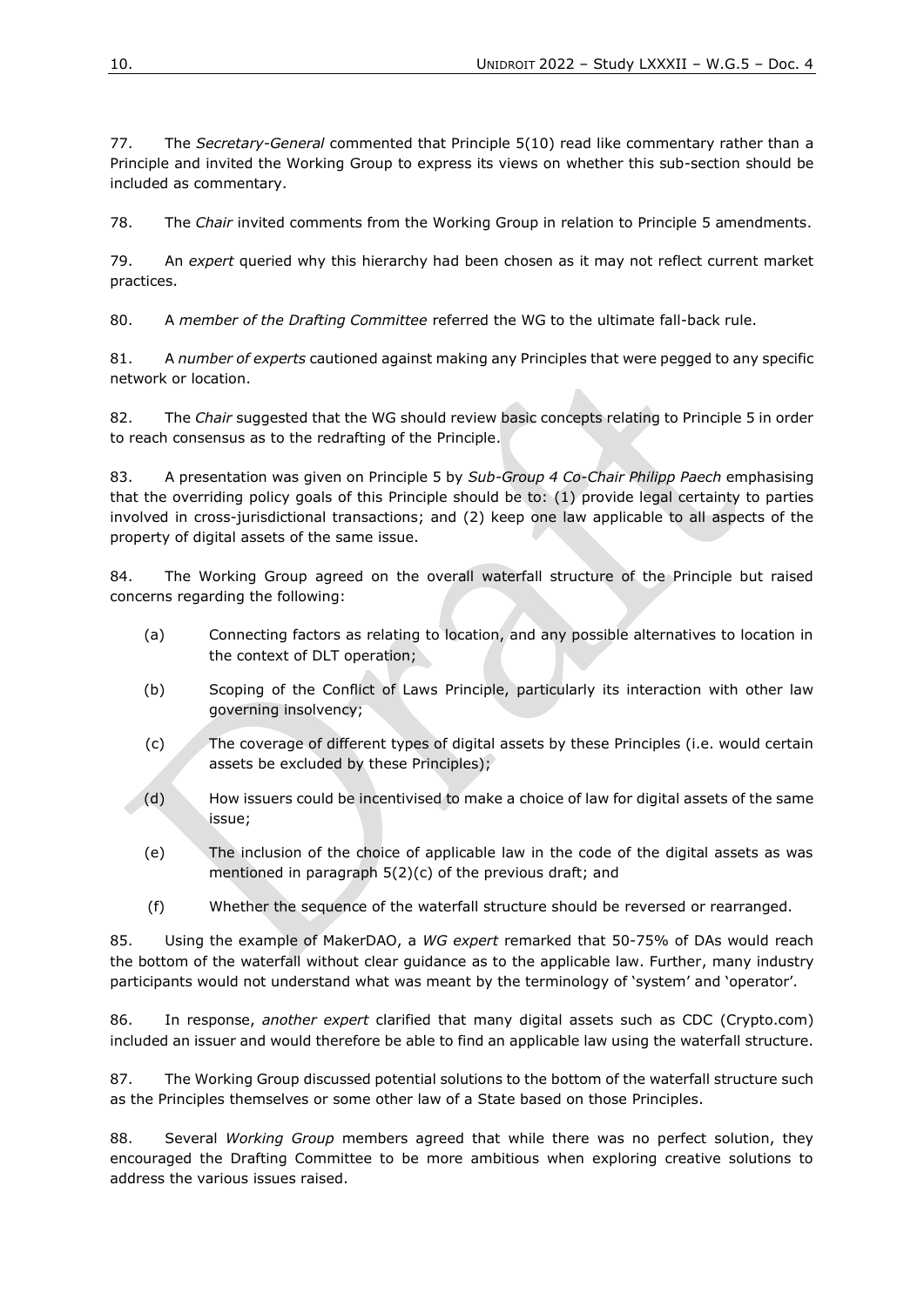89. A *member of the Drafting Committee* sought clarification on whether the concept behind an 'issuer' could be explored to replace the problematic term 'issuer'.

90. The *Chair* proposed that the commentary include two cases of CBDC (central bank digital currency) with lex monetae and digital assets held in custody where a different approach may be optimal. The *Chair* proposed that any other exceptions could also be added to the commentary.

# <span id="page-10-0"></span>**Section III: CONTROL**

#### <span id="page-10-1"></span>**PRINCIPLE 6: DEFINITION OF CONTROL**

91. The *DC Chair* presented Principle 6, noting that the only changes made related to drafting and not substance. She invited the Working Group to contact her directly with any feedback regarding the drafting changes. In particular, she noted that it would be helpful to know whether further illustrations in the Commentary would be beneficial.

92. The *Working Group* discussed the interaction between the scope of Principle 6(3)(a) and  $6(1)(a)$ , remarking that the current drafting of the former was narrowing the latter.

93. The *representative of the UCC* queried whether some of the technical nuances regarding the ability to effectuate the change of control should be reflected in the text of the Principle itself or whether these matters should be expanded upon in the commentary. *Sub-Group 2 Co-Chair Chuck Mooney, Jr.* expressed support for broadening the drafting.

94. *The Working Group supported the broadening of the scope in the text, suggesting that any changes should be reflected in the text or expanded in the commentary, with a preference for it being in the text.* 

95. A *Working Group observer* queried what the threshold would be between having exclusive control and non-exclusive control with regard to the exclusive ability to enjoy substantially the whole benefit. In particular, he pointed to the matter of the technical layers because there were cases where certain functions could be programmed for there to be certain conditions under which certain people might have to cooperate before burning an asset. In that case, what would be the threshold between having exclusive control and not having exclusive control.

96. The *DC Chair* agreed that the Drafting Committee required more assistance with the drafting of this Principle. In particular, she welcomed illustrations in writing which could help identity scenarios where it was thought the text did not work.

97. A *number of WG members* agreed that they would coordinate with the Drafting Committee in the following weeks to further refine this section.

#### <span id="page-10-2"></span>**PRINCIPLE 7: IDENTIFICATION OF A PERSON IN CONTROL OF A DIGITAL ASSET**

98. The *DC Chair* presented Principle 7, noting again that, similar to Principle 6, the changes pertained to drafting and not substance. She further noted that Principle 7 was not a new principle, but rather the result of the splitting into two principles what was previously a single principle.

99. The *DC Chair* queried why Principle 7(1)(a) included square brackets surrounding the reference to Principle 6, paragraph  $1(a)[(i)$  and  $(ii)].$ 

100. *Sub-Group 2 Co-Chair Chuck Mooney, Jr.* explained that the next draft of the Principle should reflect that the ability to control did not need to be exclusive so long as the power to prevent others from benefiting from a digital asset remained exclusive.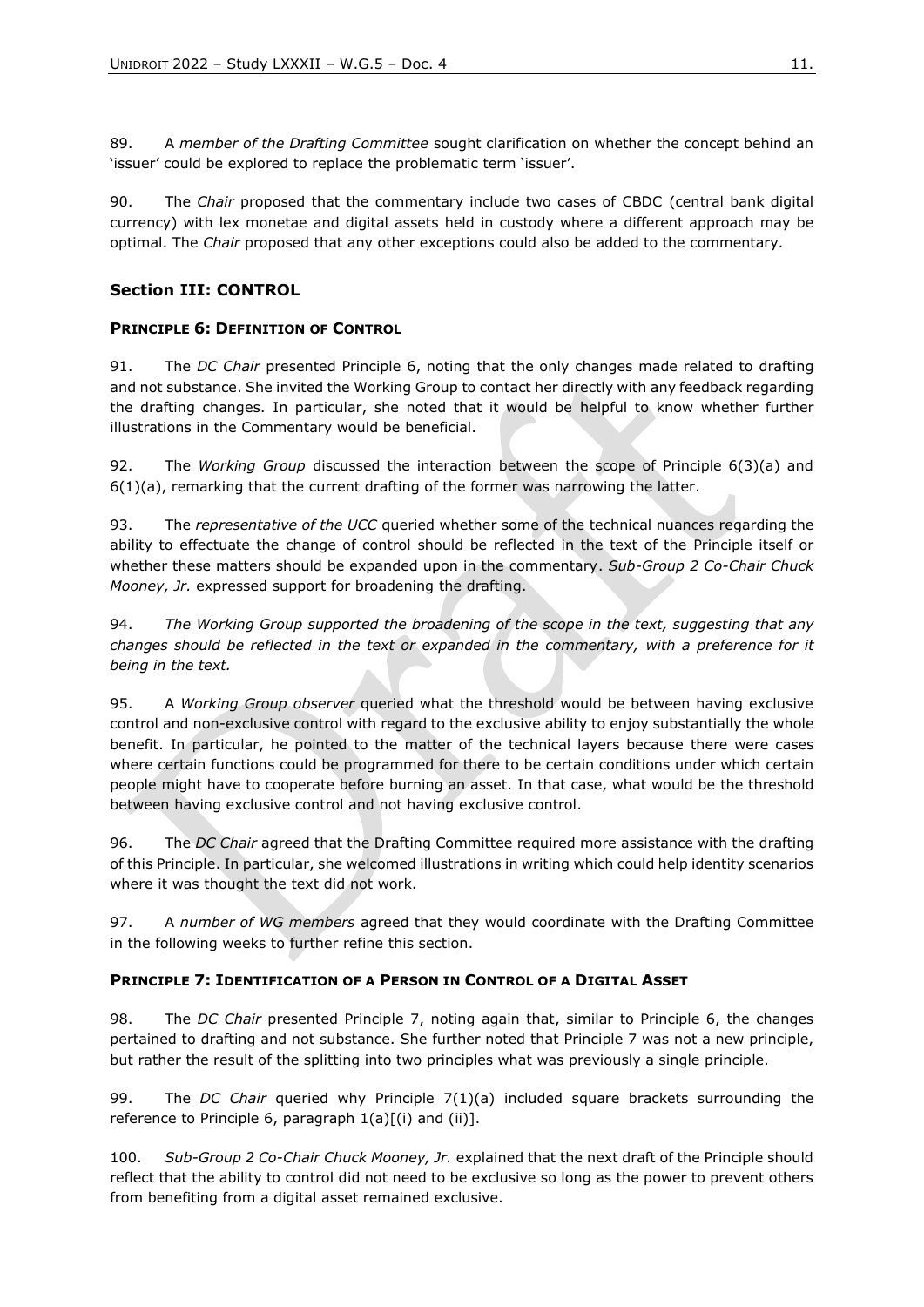101. A *representative of UNCITRAL* suggested that the Working Group refer to the [UNCITRAL](https://uncitral.un.org/sites/uncitral.un.org/files/media-documents/uncitral/en/acn9-1112-e.pdf)  [Model Law on Identity Management and Trust Services](https://uncitral.un.org/sites/uncitral.un.org/files/media-documents/uncitral/en/acn9-1112-e.pdf) as it may be of assistance with the drafting of Principle 7.

### <span id="page-11-0"></span>**Section IV: TRANSFER**

#### <span id="page-11-1"></span>**PRINCIPLE 8: ACQUISITION AND DISPOSITION OF DIGITAL ASSETS**

102. The *DC Chair* presented Principle 8, flagging that most of the Principle's previous substance had been moved to Principle 3.

103. The *Working Group* discussed the use of terms 'transferee' and 'acquirer' and whether a transfer was only relevant for innocent acquisition which required change of control.

104. A *Working Group member* emphasised the importance of the distinction between on and off chain, explaining that there are off-chain ways to transfer control in the manner that concerned the *Working Group* that would not necessarily show up on-chain.

105. The *representative of the UCC* offered to provide assistance to delineate the off-chain and on-chain transfers and layer one and layer two issues.

106. *The Working Group agreed that more commentary was needed on Principles 8 and 9 and welcomed any suggestions for a better term for 'derivative' digital assets.* 

#### <span id="page-11-2"></span>**PRINCIPLE 9: INNOCENT ACOUIRER RULE**

107. The *DC Chair* presented Principle 9, commenting that some of the Principle had been incorporated into Principle 3 and some of the wording has been re-drafted to improve clarity.

108. A *representative of the Law Commission of England and Wales* sought clarification regarding whether the innocent acquirer rule was intended to work with respect to off-chain transfers (i.e. one physically hands over control of the hardware wallet, but there has been no change to the state of the relevant protocol or the ledger).

109. The *representative of the UCC* noted that change of control was a factual question, so it would indeed be deemed a transfer of control. He further noted that the definition of control did not indicate that a transfer of control required a change in the state of the ledger. The *DC Chair*  concurred, noting that it ultimately came down to an evidential / factual problem.

#### <span id="page-11-3"></span>**PRINCIPLE 10: SHELTER PRINCIPLE**

110. The *DC Chair Louise Gullifer* presented Principle 10, confirming it was exactly the same as it had been in previous iterations of the document.

111. She noted that from a drafting perspective, the Drafting Committee was considering whether to use the word "acquirer" rather than transferee.

112. She further flagged that as a matter of drafting, the DC was considering whether the phrasing "the law should provide that" should be included at the beginning of each Principle. She invited WG members to contact her with their preference as to whether to add this phrase to the beginning of each Principle.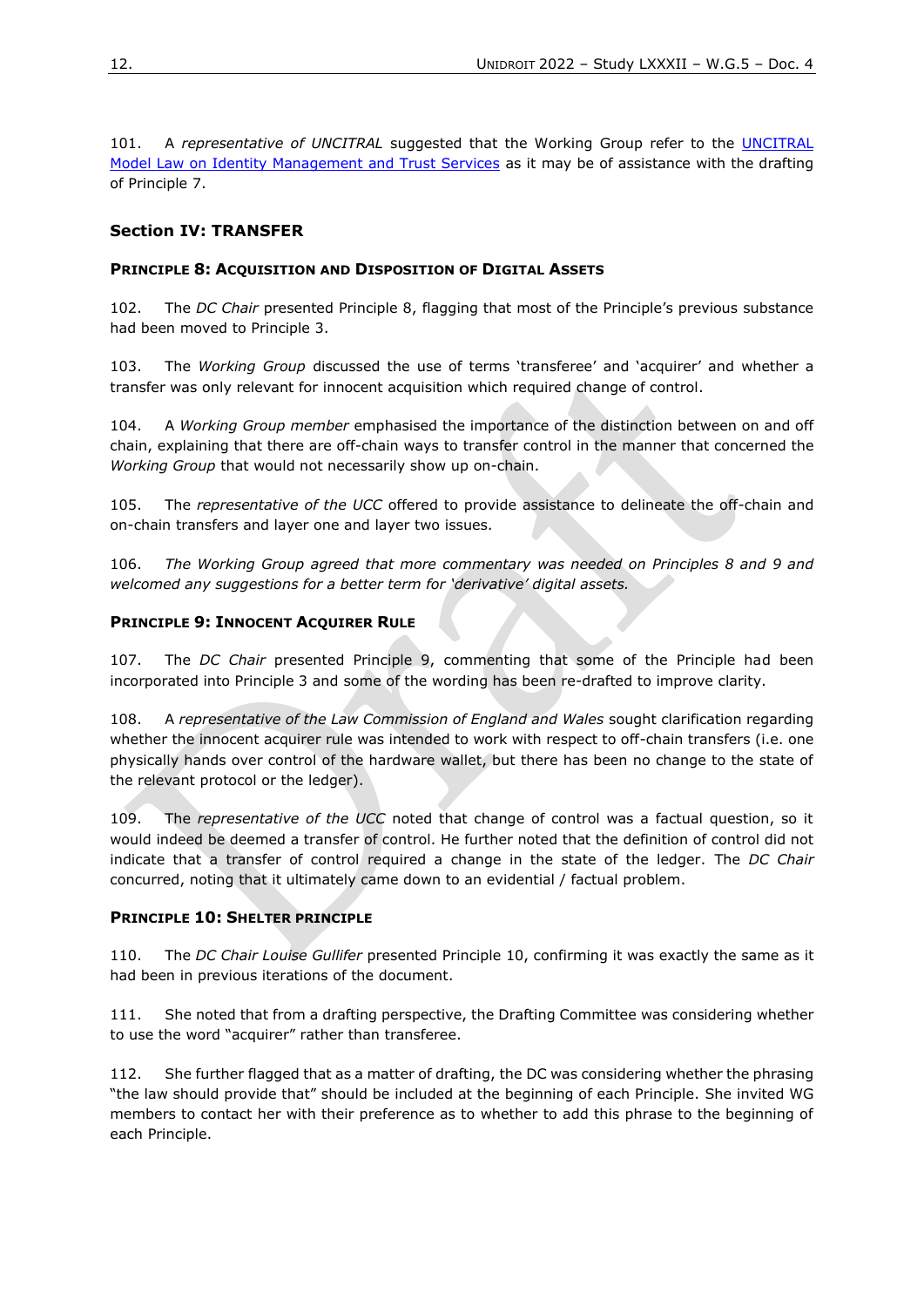#### <span id="page-12-0"></span>**PRINCIPLE 11: APPLICATION OF INNOCENT ACQUIRER RULES TO A CUSTODY RELATIONSHIP**

113. The *DC Chair Louise Gullifer* presented Principle 11, commenting that the changes were very minor.

114. *Sub-Group 2 Co-Chair Chuck Mooney, Jr.* queried to what extent the rights of the client depended on the rights of the custodian.

115. The *representative of the ALI* queried whether Principle 11 should specifically mention that the custodian had to have control, particularly given how 'custodian' was defined in the custody Principle ('holds' on behalf of a client, when 'holds' was defined as controls).

116. The *DC Chair* noted that this required further discussion before the DC reconsidered the drafting of this section.

117. The *Chair* proposed the commentary be revised to reflect the discussion of various custody situations including sub-custody.

#### <span id="page-12-1"></span>**Section V: CUSTODY**

#### <span id="page-12-2"></span>**PRINCIPLES 12 – 15**

118. *Sub-Group 1 Co-Chair Louise Gullifer* presented the draft Principles in Section V relating to custody. She noted that the Principles have not been reworked since the previous Working Group Session.

119. The Working Group was encouraged to provide Sub-Group 1 with their views on what other areas of custody should and should not be addressed by the Principles.

120. *Sub-Group 2 Co-Chair* raised a query regarding whether a Conflicts of Laws issues should be addressed in relation to Principles dealing with custody.

121. *The Working Group agreed that the phrasing and use of terms should be refined.* 

122. The *representative of the ALI* agreed to assist Sub-Group 1 with adding further commentary for the sub-custody principle.

123. *Sub-Group 1 Co-Chair Louise Gullifer* emphasised the prescriptive nature of paragraphs (1) and (2) of Principles 13, whereas paragraph (3) was descriptive.

124. *Sub-Group 1 Co-Chair Louise Gullifer* requested that the Working Group provide examples of custody, referring to **Question 21** of the Master Copy – (Does the Working Group agree that all the various entities and technical arrangements present in the provision of custodian services for digital assets ought to be considered as custodians under these Principles?), and **Question 22** (Furthermore, are they all able to comply technologically with all the duties?).

125. A *member of the Secretariat* proposed that the word 'benefit' in Principle 13(1)(a) could be amended to 'account', as the term 'benefit' may cover situations where a security interest was created.

126. Regarding **Question 23** *(*How would the Working Group recommend addressing those situations where the mandatory duties cannot be performed by some DeFi structures, for example, Maker DAO?*)* the *Sir Roy Goode Scholar Teresa Rodriguez de las Heras Ballell* highlighted the legal effect of smart contracts and the issues of identification of a contracting party.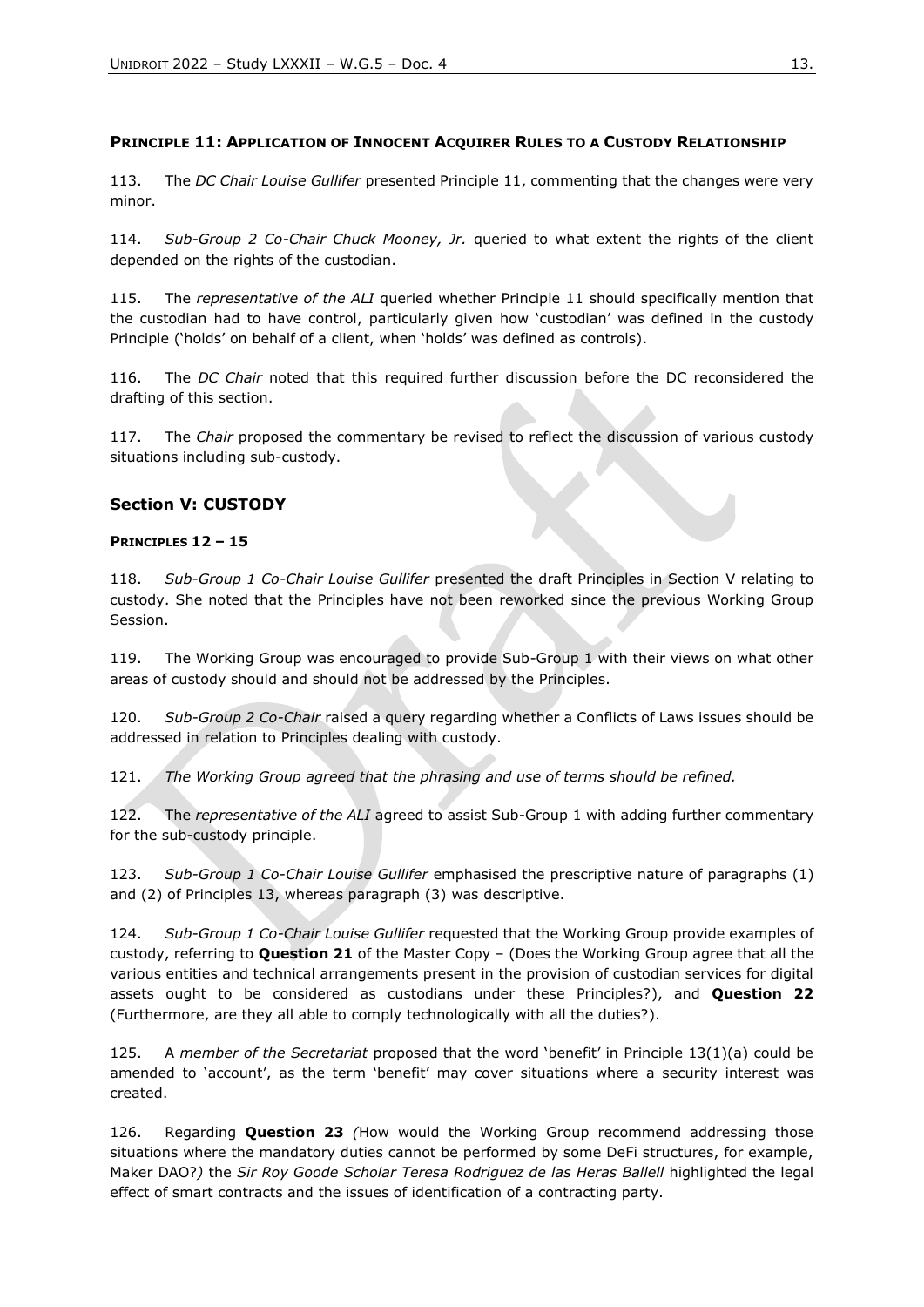127. A *Working Group Member* sought clarification on whether the ultimate purpose of the custody principle was to ensure that the client was protected in cases of custodian bankruptcy. She further queried whether a DAO can be a custodian, given that if the DAO is not a person they cannot become insolvent, so the insolvency point may not be applicable.

128. The *representative of the ALI* emphasised the importance of client protection when a client can be an innocent acquirer or secured creditor.

129. The *DC Chair Louise Gullifer* encouraged the Working Group to consider whether the custodian part of the innocent acquirer principle and the secure transactions principle concerning control via a custodian should be located in Section V on Custody or somewhere else in the Principles.

## <span id="page-13-0"></span>**Section VI: SECURED TRANSACTIONS**

#### <span id="page-13-1"></span>**Section VII: ENFORCEMENT**

130. *Sub-Group 3 Chair Marek Dubovec* provided an update concerning enforcement, noting that the Digital Assets Project was coordinating with the Enforcement Project in this regard. So far, there were preliminary discussions as to what the respective projects were seeking to cover in terms of enforcement, to avoid any overlap and what the projects might usefully cover.

131. He noted that the draft Digital Assets Principles covered some aspects of enforcement already (e.g. Principle 20(2)(c) referred to the insolvency law of the forum with respect to enforcement of any remedies). This was one aspect that can be elaborated further in the next Working Group meeting.

132. The other aspect of enforcement covered was in the secured transactions Principle 19 which concerned the enforcement of security rights only, which did not concern enforcement of rights of holders or persons in digital assets, which was potentially the subject matter for a new Principle to be drafted in coordination with the Enforcement Working Group.

133. He noted that the Digital Assets Project did not currently cover any aspects of judicial enforcement outside of the secured transactions context. He drew attention to the question to the Working Group which was an open invitation to provide suggestions with respect to what the principle should cover.

134. The *Deputy Secretary-General, Anna Veneziano,* presented the progress of the project on the Best Practices for Effective Enforcement. She highlighted that work had begun to develop a paper highlighting specific enforcement issues in relation to digital assets, and that an information gathering exercise was underway to collect examples of different types of digital assets and within the types of digital assets, different structures, as regards the parties involved. They have also been examining useful examples of judicial decisions referring specifically to execution and enforcement. This paper was due to be presented by the end of April.

135. The *Chair* noted that a joint workshop between the Digital Assets Project and the Best Practices for Effective Enforcement Project was planned to take place before the next Digital Assets Project Working Group session.

#### <span id="page-13-2"></span>**Section VIII: INSOLVENCY**

#### <span id="page-13-3"></span>**Item 4: Organisation of future work**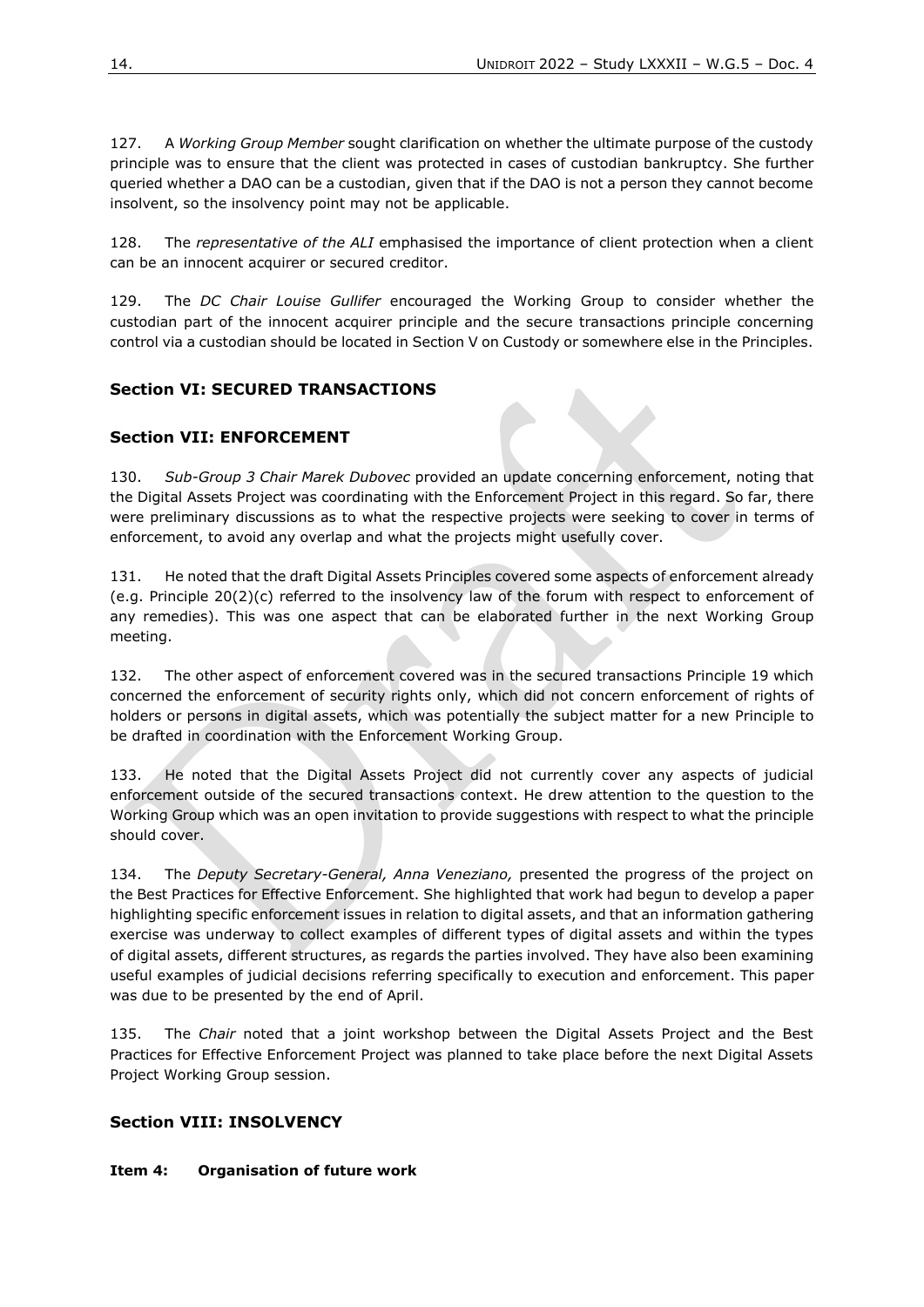136. The *Secretary-General* noted that the document for the Governing Council should be prepared by the beginning of May as the Governing Council's  $101<sup>st</sup>$  session would be held on 8 – 10 June 2022.

137. The Working Group agreed that its sixth session would be held from 31 August - 2 September *2022.* 

138. The *Drafting Committee Chair Louise Gullifer* outlined two different approaches to dealing with examples: (1) providing general examples in the Commentary; and (2) citing real examples in an appendix. Alternatively, both approaches could be combined.

139. *Sub-Group 4 Co-Chair Elisabeth Noble* supported the use of general examples but cautioned against referring to specific assets for two reasons: (1) it is advisable that the document avoids promoting specific tokens over others; and (2) commitments to regularly update may be problematic, perhaps refer to categories of digital assets as new assets are being created every day.

140. The *Chair* requested assistance from the Working Group to assist the Drafting Committee to come up with these examples.

141. *The Working Group agreed to keep collecting the real examples and developing abstract examples for the Commentary with the help of the sub-groups.* 

142. Regarding the organisation of inter-sessional work leading up to the next session of the Working Group, the Drafting Committee confirmed that they would hold at least two additional meetings prior to the next Working Group session, one at the end of March and the other at the beginning of April.

143. The *Chair* noted that a joint workshop between the Digital Assets Project and the Best Practices for Effective Enforcement Project was planned to take place before the next Working Group session.

#### <span id="page-14-0"></span>**Item 5: Any other business**

144. No further items for discussion were noted.

#### <span id="page-14-1"></span>**Item 6: Closing of the session**

- 145. The *Chair* thanked all participants for their contributions to the fifth session.
- 146. The *Chair* declared the session closed.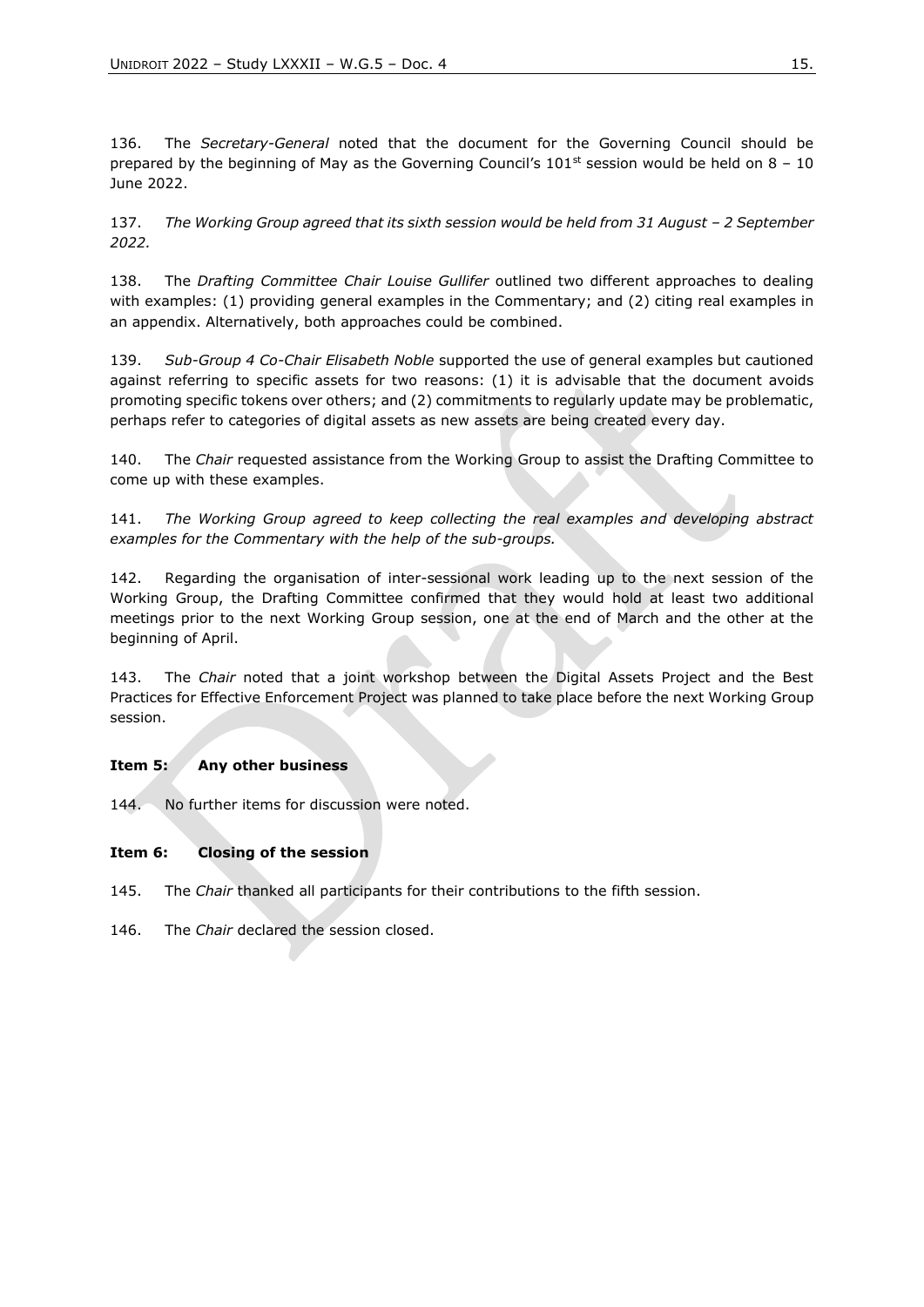#### **ANNEX I**

#### **AGENDA**

- <span id="page-15-0"></span>1. Opening of the session and welcome by the Chair of the Working Group and the UNIDROIT Secretary-General
- 2. Adoption of the agenda of the meeting and organisation of the session
- 3. Consideration of substantive issues: update regarding the intersessional work of the Drafting Committee
	- (a) [Master Copy of the Black Letter Principles \(Comparison\) \(Study LXXXII](https://www.unidroit.org/wp-content/uploads/2022/03/W.G.5.-Doc.-2-Master-Copy-of-the-Black-Letter-Principles-Comparison.pdf) W.G.5 [Doc.](https://www.unidroit.org/wp-content/uploads/2022/03/W.G.5.-Doc.-2-Master-Copy-of-the-Black-Letter-Principles-Comparison.pdf) 2)
	- (b) [Master Copy of the Introduction, Principles, and Commentary \(with Questions\) \(Study](https://www.unidroit.org/work-in-progress/digital-assets-and-private-law/#1622753957479-e442fd67-036d)  LXXXII – W.G.5 – [Doc. 3\)](https://www.unidroit.org/work-in-progress/digital-assets-and-private-law/#1622753957479-e442fd67-036d)
- 4. Organisation of future work
- 5. Any other business
- 6. Closing of the session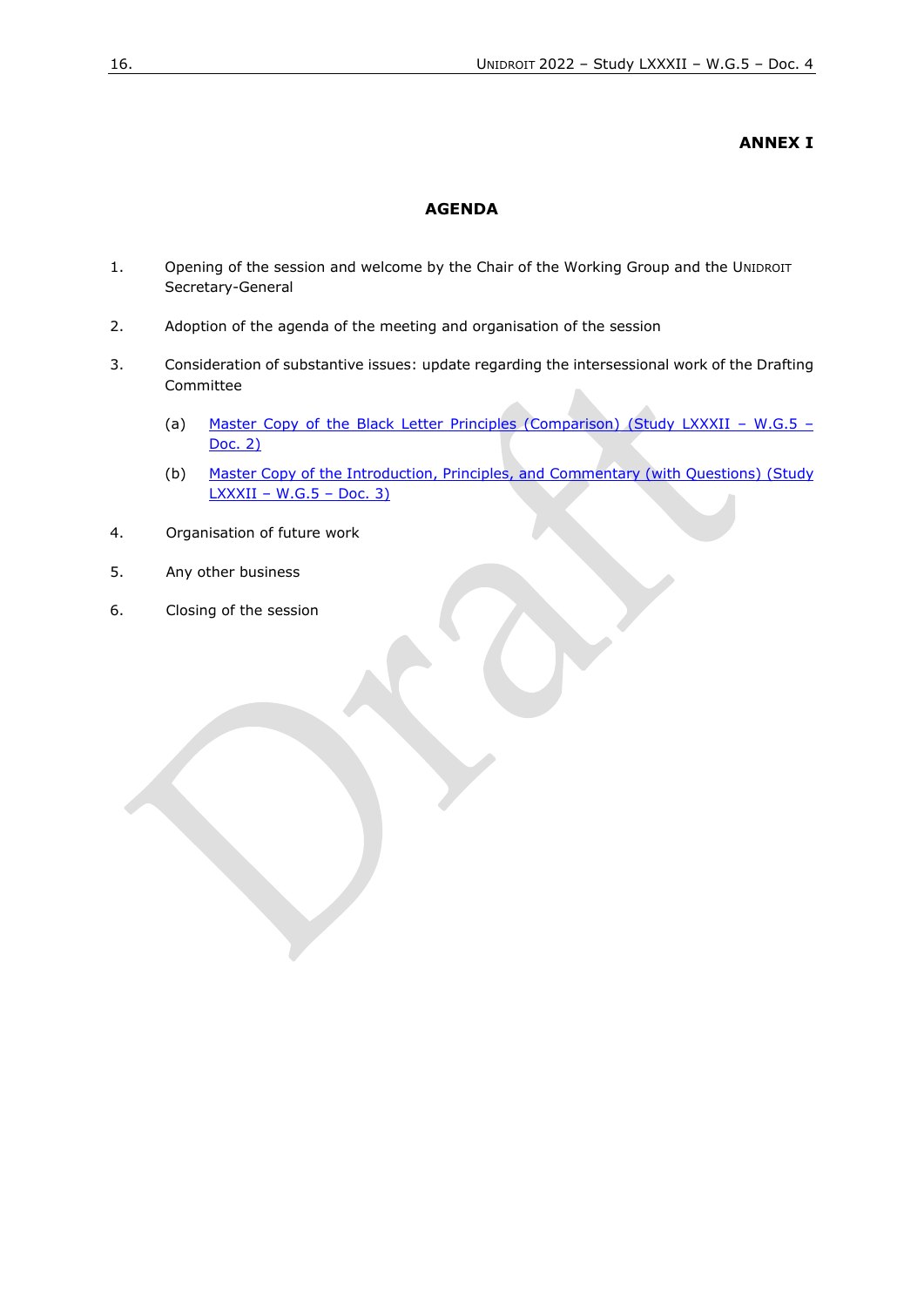#### **ANNEX II**

#### **LIST OF PARTICIPANTS**

#### **CHA IR**

<span id="page-16-0"></span>Mr Hideki KANDA **Professor of Law** Gakushuin University Japan

### **EXPERTS**

| <b>EXPERTS</b>        |                                                                                                                                                                                                               |  |  |
|-----------------------|---------------------------------------------------------------------------------------------------------------------------------------------------------------------------------------------------------------|--|--|
| Mr Jason Grant ALLEN  | Senior Research Fellow<br>Humboldt University of Berlin<br>Australia                                                                                                                                          |  |  |
| Mr Reghard BRITS      | BCom (Law), LLB, LLD (Stellenbosch<br>University), Cert in Insolvency Law & Practice<br>(SARIPA / University of Pretoria), Cert in<br>International Insolvency Law (INSOL) Attorney<br><b>Brits Dreyer IN</b> |  |  |
| Mr Marek DUBOVEC      | <b>Executive Director</b><br>Kozolchyk National Law Center (NatLaw)<br>United States of America                                                                                                               |  |  |
| Mr David FOX          | Professor of Common Law<br>School of Law<br>University of Edinburgh<br>United Kingdom                                                                                                                         |  |  |
| Ms Louise GULLIFER    | Rouse Ball Professor of English Law<br>University of Cambridge<br>United Kingdom                                                                                                                              |  |  |
| Mr Matthias HAENTJENS | Professor of Law<br>Leiden University<br>The Netherlands                                                                                                                                                      |  |  |
| Ms Hannah Yee-Fen LIM | Associate Professor<br>Nanyang Technological University<br>Singapore                                                                                                                                          |  |  |
| Mr Charles MOONEY Jr. | Professor of Law<br>University of Pennsylvania<br>United States of America                                                                                                                                    |  |  |
| Mr Philipp PAECH      | Associate Professor<br>London School of Economics & Political Science<br>Germany                                                                                                                              |  |  |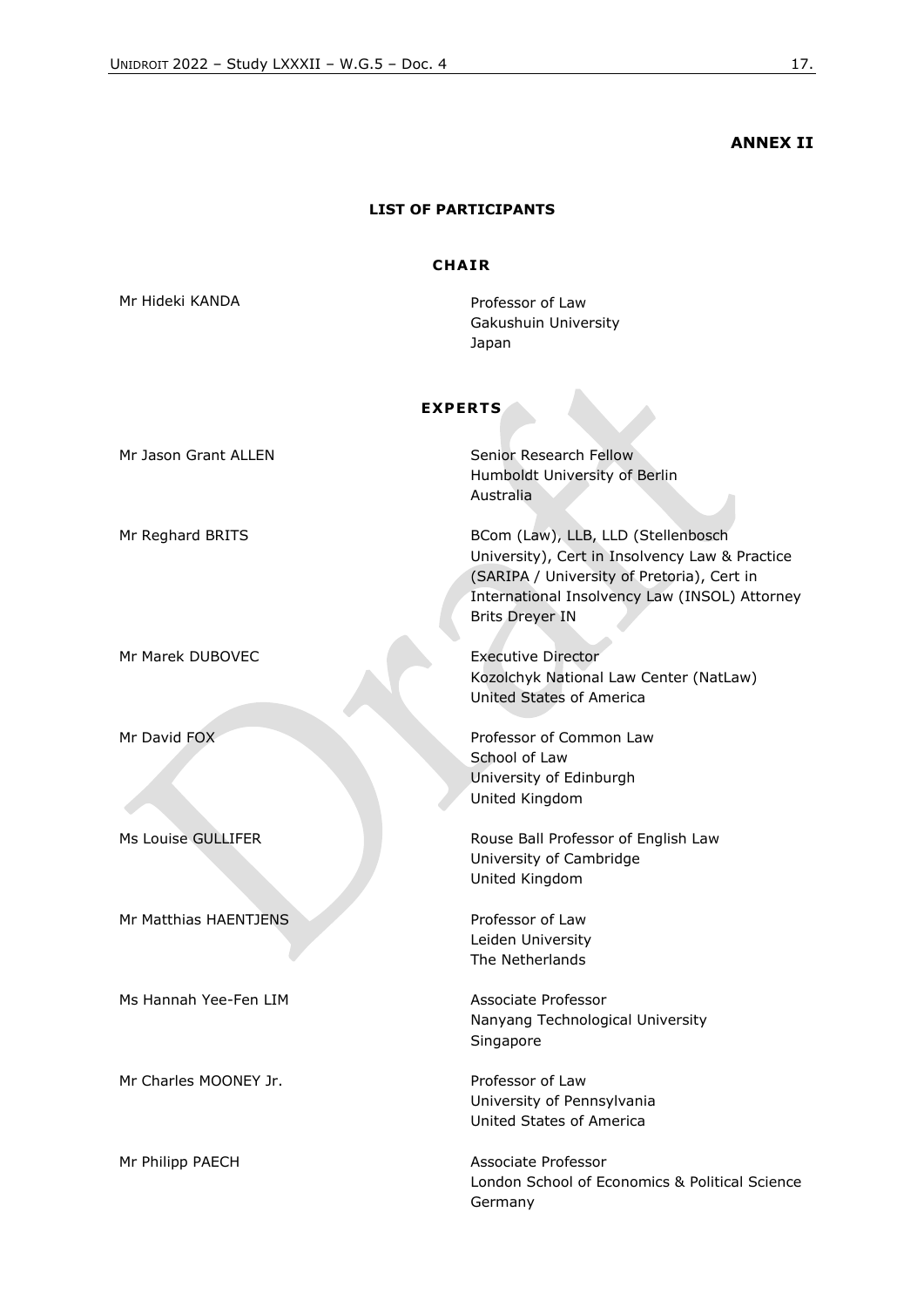| Ms Carla REYES        | Assistant Professor of Law<br>SMU Dedman School of Law<br>United States of America                    |
|-----------------------|-------------------------------------------------------------------------------------------------------|
| Ms Nina-Luisa SIEDLER | Partner<br><b>DWF</b><br>Germany                                                                      |
| Mr Luc THEVENOZ       | Professor<br>Université de Genève<br>Switzerland                                                      |
| Mr Jeffrey WOOL       | Senior Research Fellow<br>Harris Manchester College, University of Oxford<br>United States of America |
| Ms ZOU Mimi           | Fellow<br>University of Oxford<br>China                                                               |

# **INSTITUTIONAL OBSERVERS** *INTERGOVERNMENTAL and GOVERNMENTAL ORGANISATIONS*

**Contract Contract** 

| BANCA D'ITALIA (CENTRAL BANK OF ITALY) | Mr Nicola DE GIORGI<br>Senior Lawyer<br>Italy                                                                                                                                    |
|----------------------------------------|----------------------------------------------------------------------------------------------------------------------------------------------------------------------------------|
|                                        | Ms Vincenza PROFETA<br>Senior Lawyer<br>Italy                                                                                                                                    |
| EUROPEAN BANKING AUTHORITY (EBA)       | Ms Elisabeth NOBLE<br>Senior Policy Expert<br>Banking Markets, Innovation and Products<br>United Kingdom                                                                         |
| EUROPEAN BANKING INSTITUTE (EBI)       | Mr Matthias LEHMANN<br>Professor<br>Universität Wien<br>EBI<br>Germany                                                                                                           |
| EUROPEAN LAW INSTITUTE (ELI)           | Ms Christiane WENDEHORST Professor<br>Dr. Academic Director                                                                                                                      |
|                                        | Mr Pascal PICHONNAZ<br>President                                                                                                                                                 |
|                                        | Mr Phoebus ATHANASSIOU Principal Legal<br>Counsel - European Central Bank Co-Reporter<br>ELI Digital Assets as Security Working Group of<br>the Access to Digital Assets project |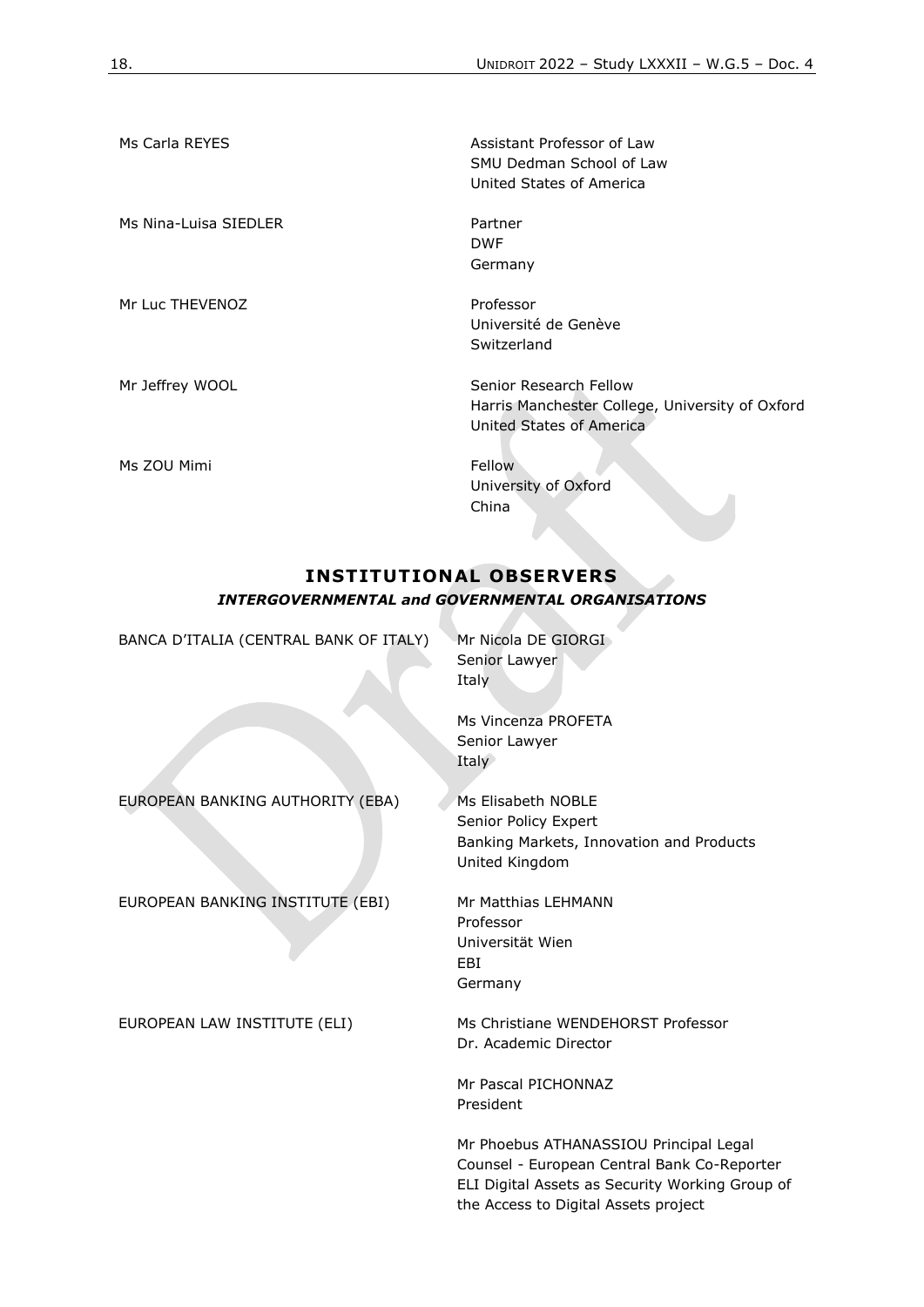#### HAGUE CONFERENCE ON PRIVATE INTERNATIONAL LAW (HCCH)

INTERNATIONAL MONETARY FUND (IMF) Ms Marianne BECHARA

UNITED NATIONS COMMISSION ON INTERNATIONAL TRADE LAW (UNCITRAL)

WORLD BANK GROUP MS Gynedi SRINIVAS

Mr Teemu JUUTILAINEN Associate Professor Private Law (Property and Financial Law) - University of Turku Co-Reporter ELI Digital Assets as Security Working Group of the Access to Digital Assets project

Ms Gérardine GOH ESCOLAR First Secretary Permanent Bureau The Netherlands

Senior Counsel Legal Department United States of America

Mr Benjamin HERISSET Legal Officer International Trade Law Division Austria

Mr Alexander KUNZELMANN Legal Officer International Trade Law Division Austria

Mr Jae Sung LEE Legal Officer International Trade Law Division Austria

Mr Thomas TRASCHLER Associate Legal Officer International Trade Law Division Austria

Senior Financial Sector Specialist Payment Systems Development Group World Bank Group United States of America

#### **\* \* \* \***

#### **INDUSTRY OBSERVERS**

ITALIAN ASSOCIATION OF FINTECH & INSURTECH (AssoFintech)

THE INTERNATIONAL SWAPS AND DERIVATIVES ASSOCIATION (ISDA) Ms Angela PETRAGLIA Legal Advisor Italy

Mr Peter WERNER Senior Counsel United Kingdom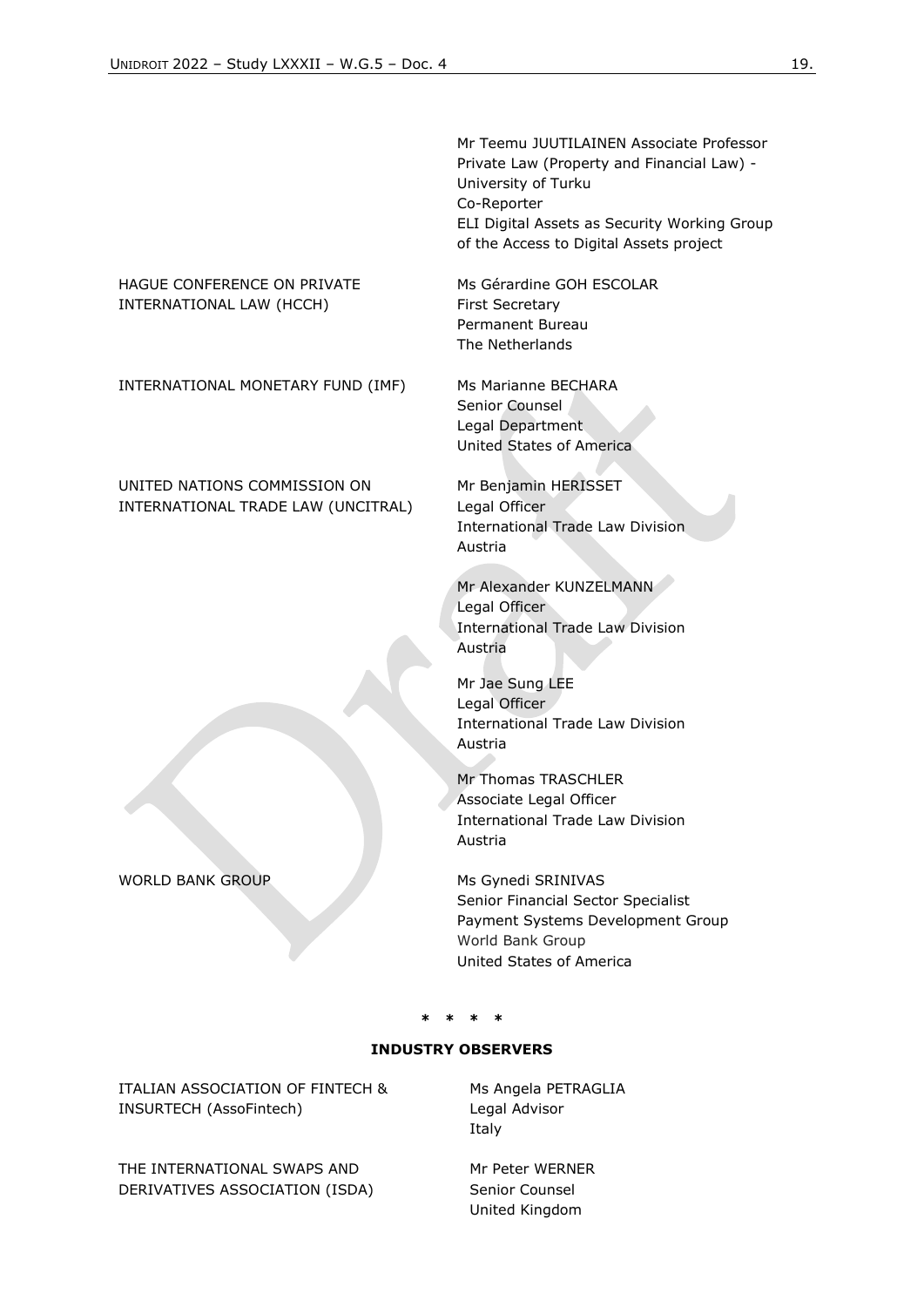X REALITY SAFETY INITIATIVE (XRSI) Mr Marco Magnano **\* \* \* \*** *NON-GOVERNMENTAL ORGANISATIONS* AMERICAN LAW INSTITUTE (ALI) Mr Steven WEISE Partner Proskauer Rose LLP United States of America ASOCIACION AMERICANA DE DERECHO INTERNACIONAL PRIVADO (ASADIP) Mr Luis Ernesto RODRÍGUEZ CARRERA Secretario General Paraguay *ASSOCIATION INTERNATIONALE DES SCIENCES JURIDIQUES* / INTERNATIONAL ASSOCIATION OF LEGAL SCIENCE (AISJ/IALS) Mr J.H.M. Sjef VAN ERP Professor France INTERNATIONAL UNION OF JUDICIAL OFFICERS (UIHJ) Mr Jos UITDEHAAG **Secretary** France ISTITUTO PER LA VIGILANZA SULLE ASSICURAZIONI – IVASS Ms Antonella ALTOMONTE Lawyer Italy Mr Simone CASTROVINCI ZENNA Lawyer Italy KOZOLCHYK NATIONAL LAW CENTER (NatLaw) Mr Bob TROJAN Senior Advisor United States of America LAW COMMISSION OF ENGLAND AND WALES Ms Miriam GOLDBY Professor of Shipping, Insurance and Commercial Law Queen Mary University London United Kingdom Ms Sarah GREEN Professor Commissioner for Commercial and Common Law Sir Roy GOODE Emeritus Professor of Law Consultee Mr Matthew KIMBER Lawyer

Commercial and Common Law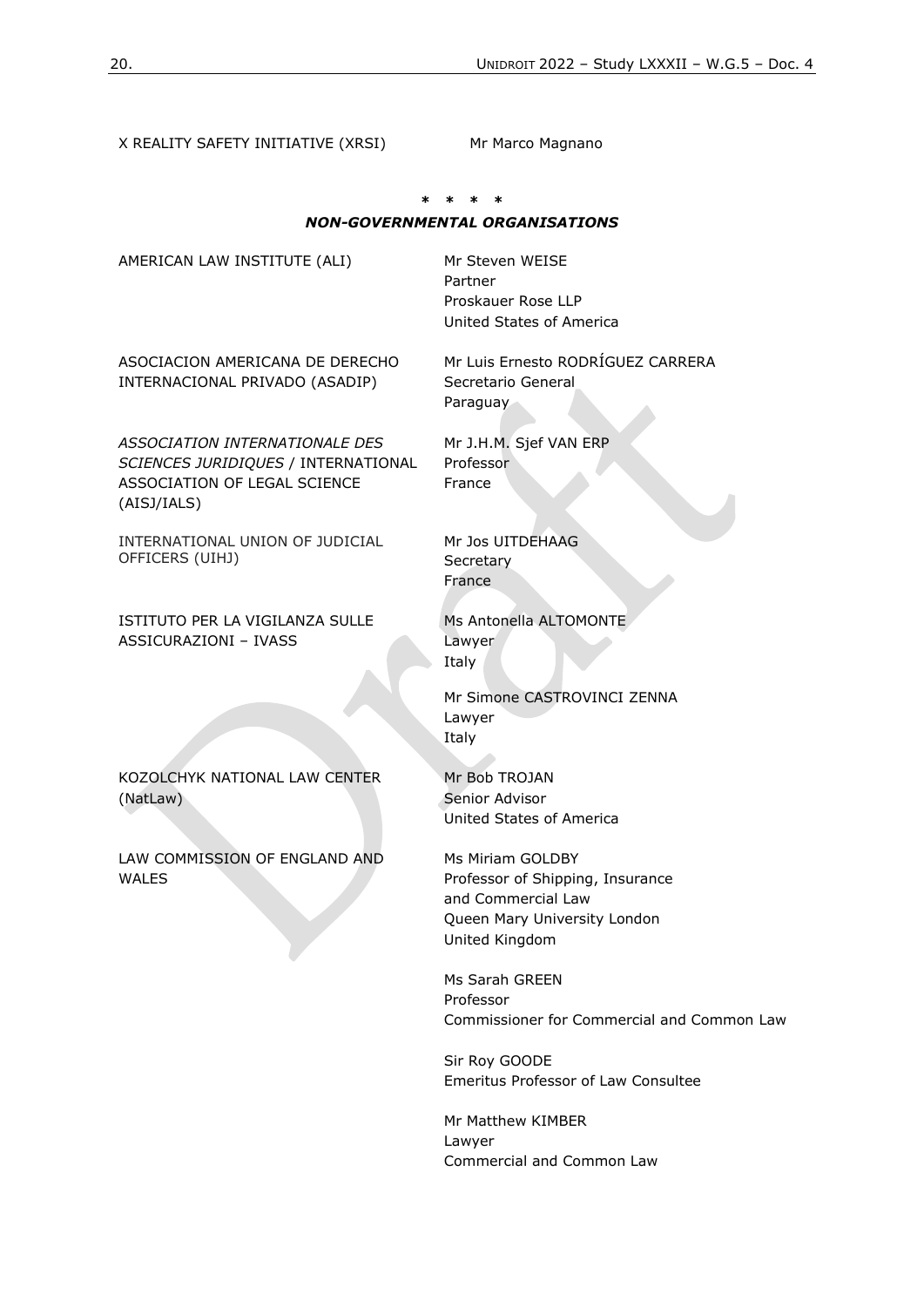Mr Amila KULASINGHE Lawyer Commercial and Common Law

Ms Daniella LUPINI Lawyer Head of Legal

THE UNIFORM LAW COMMISSION (ULC) Mr Andrea TOSATO Associate Professor of Commercial Law University of Nottingham (United Kingdom) Visiting Associate Professor in Law University of Pennsylvania (USA)

# **INDIVIDUAL OBSERVERS**

**\* \* \* \***

Mr Jeremy BACHARACH Visiting Researcher

Ms Solongoo BAYARSAIKHAN

Mr Andrew (Drew) HINKES

Ms Theodora KOSTOULAS PhD Candidate

Mr Zdeněk KUČERA Attorney at law

Mr Klaus LÖBER Germany

Harvard Law School United States of America

H.E. Vice Minister for Justice and Home Affairs Ministry of Justice Mongolia

Attorney at Law K&L Gates United States of America

Mr Alex IVANČO Department Director Financial Markets III Department Ministry of Finance Czech Republic

> European University Institute Italy

Head Prague's Dispute Resolution and TMT Practice Kinstellar, s.r.o., advokátní kancelář Czech Republic

*Member of the Steering Committee*

Mr LIU Hin Oxford DPhil student and tutor at Oxford and Hong Kong University Fusang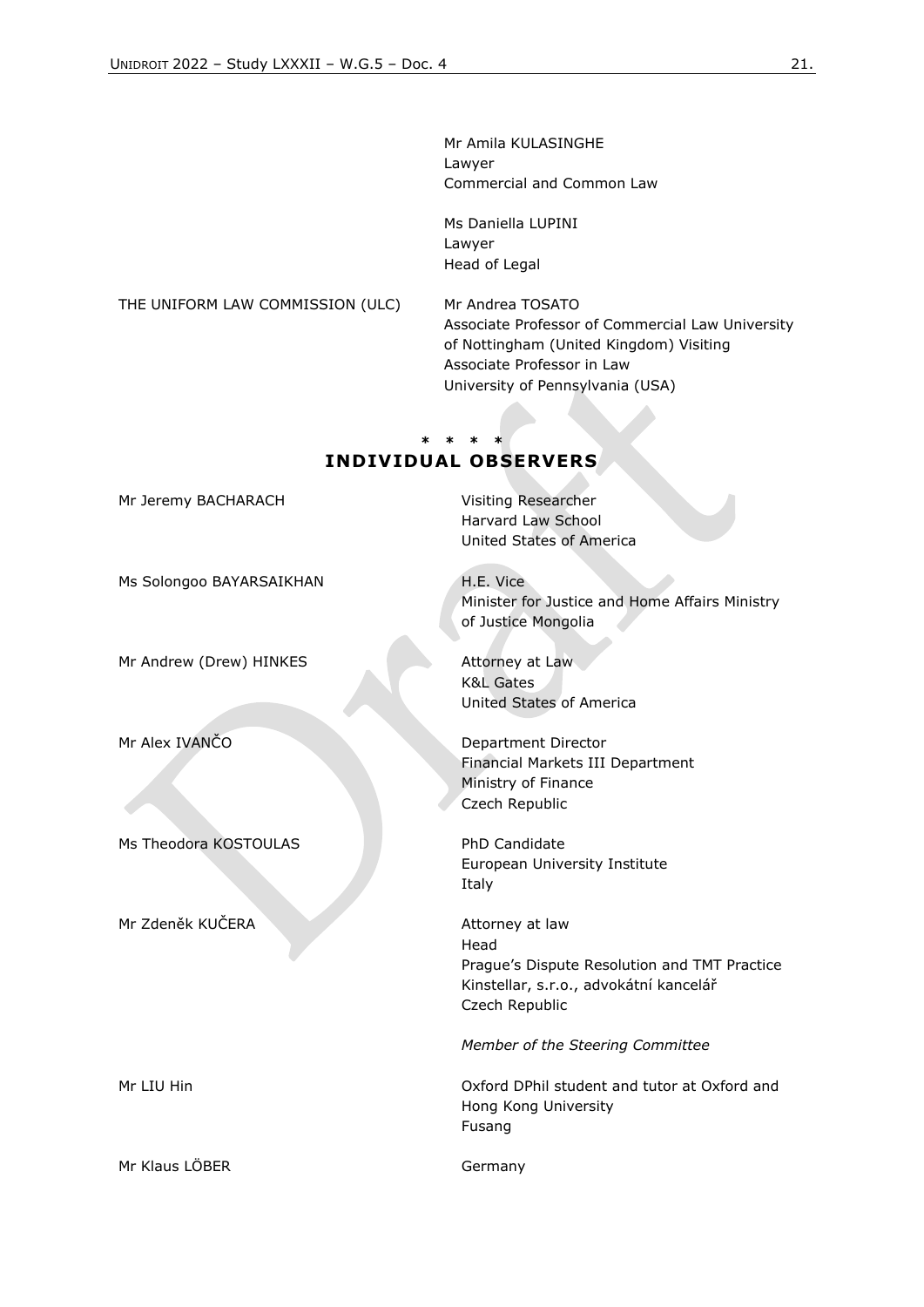| <b>UNIDROIT SECRETARIAT</b>      |                                                                                                 |  |  |  |
|----------------------------------|-------------------------------------------------------------------------------------------------|--|--|--|
|                                  |                                                                                                 |  |  |  |
| Ms Amy HELD                      | Scholar                                                                                         |  |  |  |
|                                  | Member of the Governing Council UNIDROIT                                                        |  |  |  |
|                                  | <b>Charles University</b><br>Faculty of Law<br>Czech Republic                                   |  |  |  |
| Ms Monika PAUKNEROVÁ             | Professor<br>Department of Business Law                                                         |  |  |  |
|                                  | Member of the Governing Council UNIDROIT                                                        |  |  |  |
| Mr José Antonio MORENO RODRÍGUEZ | Attorney, Law Professor<br>Paraguay                                                             |  |  |  |
|                                  | Member of the Governing Council UNIDROIT                                                        |  |  |  |
|                                  | (ELTE Law Faculty Civil Law Department)<br>ELTE Állam - és Jogtudományi Kar<br>Hungary          |  |  |  |
| Mr Attila MENYHÁRD               | Professor of Civil Law<br>Head of department                                                    |  |  |  |
|                                  | Member of the Governing Council UNIDROIT                                                        |  |  |  |
| Mr Niklaus D. MEIER              | Co-chef de l'Unité de droit international privé<br>Office fédéral de la Justice<br>Suisse       |  |  |  |
| Mr Gavin MCCOSKER                | Australia                                                                                       |  |  |  |
| Ms Giovanna MASSAROTTO           | Professor<br>Center for Technology, Innovation and<br>Competition<br>University of Pennsylvania |  |  |  |
|                                  | Member of the Steering Committee                                                                |  |  |  |
| Mr Alejandro LUPPINO             | Counsellor<br>Embassy of the Argentine Republic in Italy                                        |  |  |  |

| Mr Ignacio TIRADO  | Secretary-General        |
|--------------------|--------------------------|
| Ms Anna VENEZIANO  | Deputy Secretary-General |
| Mr Carlo DI NICOLA | Senior Legal Officer     |
| Mr Chen MIAO       | Legal Officer            |